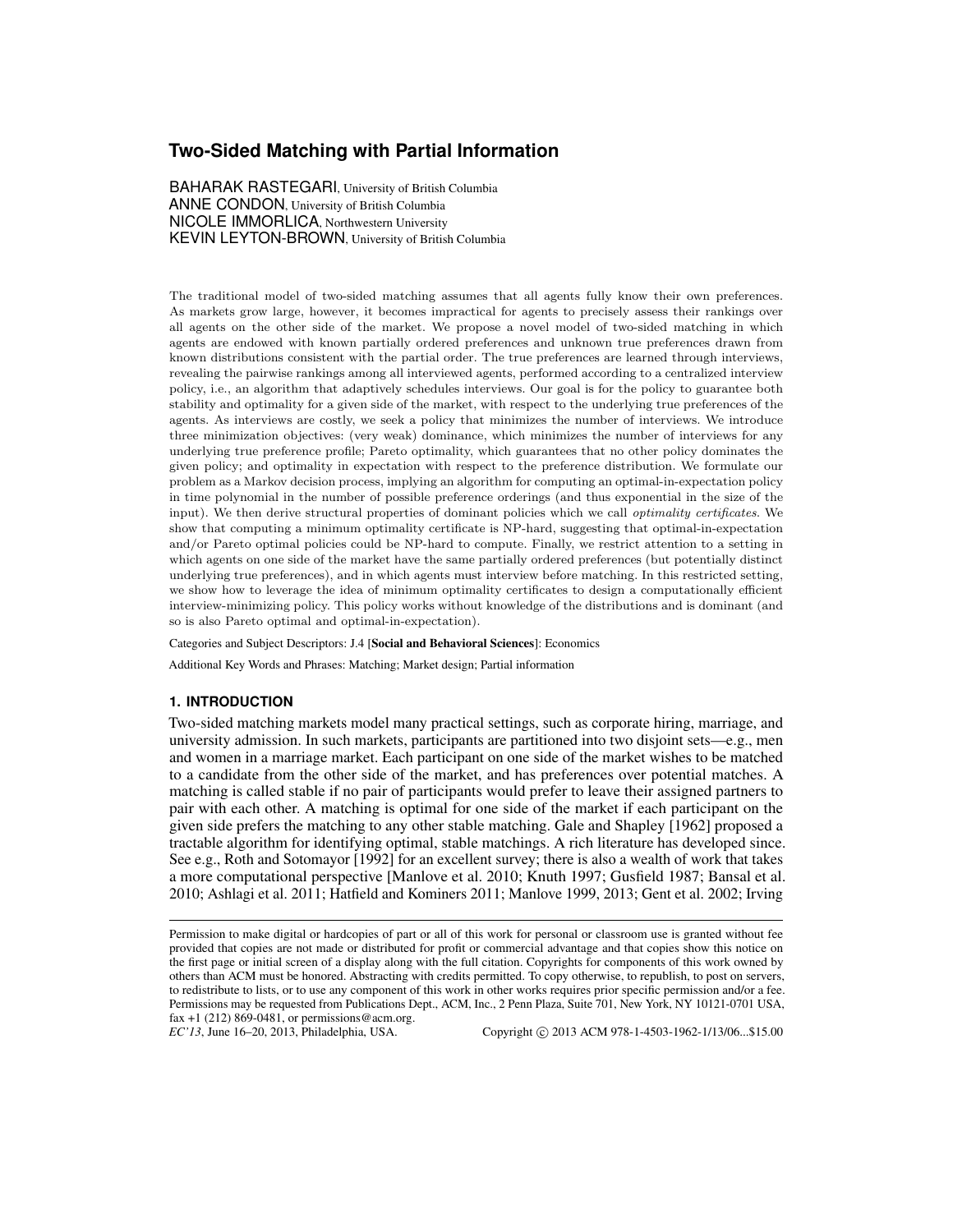and Leather 1986; Irving et al. 1987; Manlove et al. 2002; Ashlagi et al. 2006; Bansal et al. 2010]. Overall, the study of matching has made contributions in both descriptive and prescriptive senses. Descriptively, computational models have enriched our understanding of existing social systems; e.g., Gale and Shapley's work helps us to understand marriage markets. Prescriptively, algorithmic tools proposed in the literature are practical enough to be used directly in applications, and indeed have transformed several matching markets. Perhaps most famously, the National Residency Matching Program (NRMP)—see, e.g., Roth [1996]—matches American medical students to internships at hospitals, using a method quite similar to the Gale–Shapley algorithm.

Much of the matching literature makes the key assumption that all market participants know their full (and often strict) preference orderings. This assumption is often reasonable, as demonstrated by the practical impact just described. However, as markets grow large it quickly becomes impractical for participants to assess their precise preference rankings. Returning to the NRMP, in practice students typically interview at only 10–15 hospitals out of about a thousand.The NRMP considers residents to have ranked as unacceptable all hospitals at which they did not interview, allowing the algorithm to proceed as though a full preference ordering had been declared. Prescribing the use of this system is clearly suboptimal: students who make the wrong decisions about where to interview can remain unmatched or be matched badly. There are likewise drawbacks from a descriptive perspective: such models shed little light on how matching works when participants are unsure about their preferences.

In this paper, we propose a novel model of two-sided matching in which participants are endowed with partially ordered preferences over candidates, but can refine these preferences through interviews. For example, these initial preferences might be ranked equivalence classes, with the property that candidates in higher-ranked equivalence classes are preferred to those in lower-ranked classes. Each participant's true (but unknown) preferences are a strict ordering over candidates, consistent with the known partial order and drawn from a known distribution. Participants can learn about their preferences through interviews. For a given participant, the first interview is uninformative; each subsequent interview reveals pairwise rankings among all previously interviewed candidates. Our goal is to design an adaptive, centralized interviewing policy which, given any partial information state, either selects an interview to perform or terminates with an optimal stable matching.

As interviews are costly, we would like our policy to minimize the number of interviews performed. We propose three criteria according to which the effectiveness of a policy can be assessed. First, a *(very weakly) dominant* policy performs a minimal number of interviews for all underlying true preference profiles consistent with the partial information. Second, a *Pareto optimal* policy may not be minimal for all underlying preference profiles, but is guaranteed not to be dominated by any other policy. Finally, an *optimal-in-expectation* policy minimizes the expected number of interviews with respect to the known distribution of strict preference orders. Note that the first two of these notions are prior free: i.e., such policies are independent of the preference distribution, and so are also applicable in more general settings where there is no common prior. Note also that, as dominant policies are Pareto optimal and optimal in expectation, the ideal is to compute a dominant policy. However, as we show, dominant policies may not exist.

Pareto optimal and optimal-in-expectation policies *are* guaranteed to exist; we show how to leverage a Markov Decision Process (MDP) encoding of our problem to find such policies in time polynomial in the number of possible preference orderings, which is exponentially faster than a naive algorithm, but still exponential in the size of the input. The key question we investigate in the rest of the paper is whether we can do better. We introduce the notion of an *optimality certificate*, which is a matching and a set of interviews whose outcomes can be used to prove that the matching is stable and optimal for a given side of the market. We show that in general, finding an optimality certificate involving the minimum number of interviews is NP-hard, providing evidence that finding an optimal-in-expectation and/or a Pareto dominant policy may be NP-hard. We next consider a restricted setting in which participants on one side of the market start out with the same equivalence classes structures, and in which pairs of agents must interview before they can match. We show that in this setting, minimum optimality certificates—and hence optimal policies—can be computed efficiently. Indeed, our policy is optimal in the strongest sense: it is dominant, meaning that it is also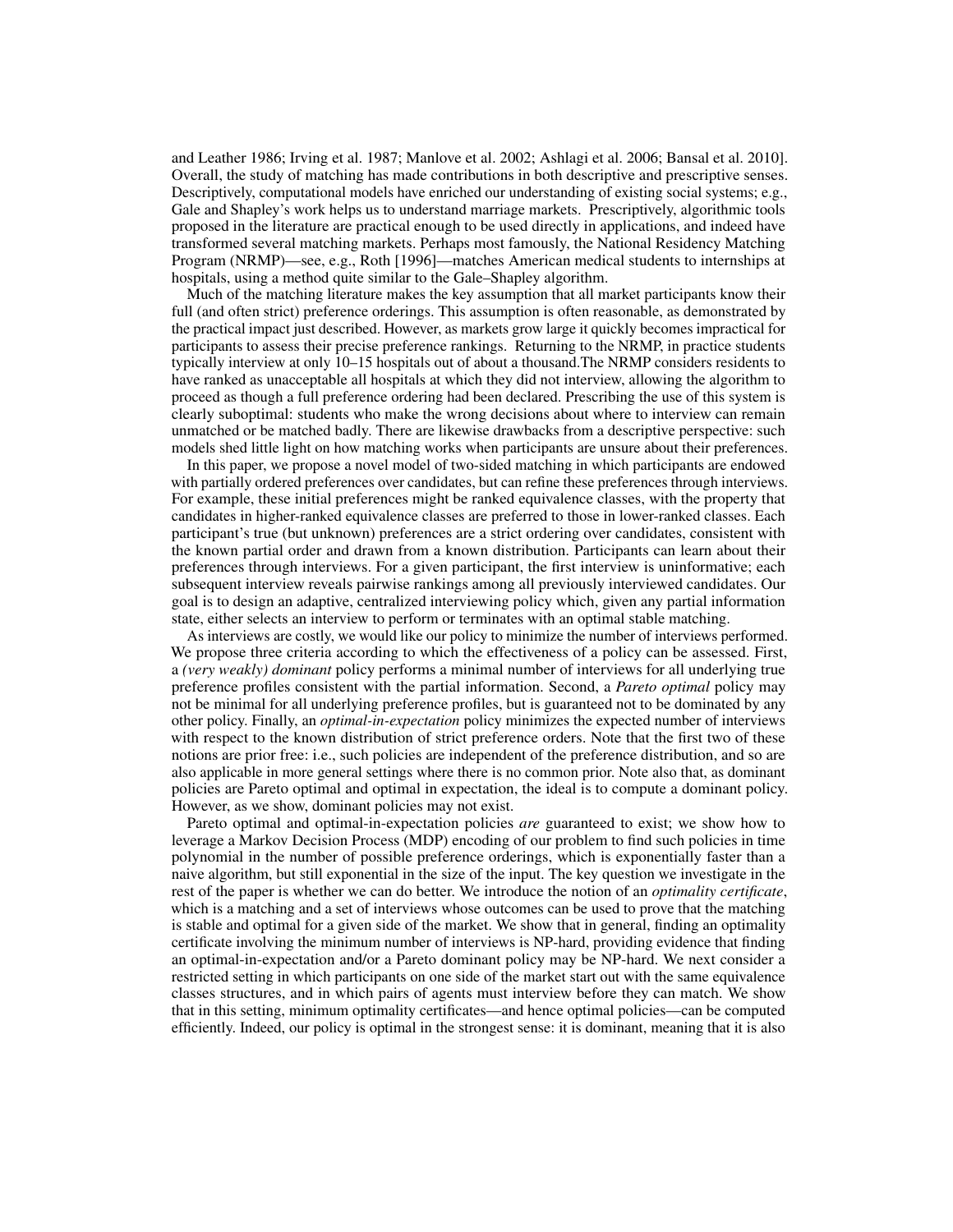prior free, Pareto optimal, and optimal in expectation with respect to any prior distribution that has full support. Lastly, we present preliminary investigations into extending this result to more general settings.

*Related Work.* We are aware of three threads of related work. The first augments the preference model to include indifference between candidates. For example, consider a school choice domain in which high school students are matched to public schools. Schools have some preferences over students based on geography and legacy considerations, but many students are equivalent according to these measures and hence it is reasonable to say that the school is indifferent between them. However, this literature (e.g., [Pathak and Sethuraman 2011; Abdulkadiroglu and Smez 2003]) is not intended to fully address the problem of incomplete preferences, and indeed it does not. Furthermore, even this simple extension to the standard model is quite tricky; for example, depending on how stability is defined, stable matchings are not always guaranteed to exist. There is an extensive body of work (see, e.g., Irving [1994], Irving and Manlove [2002], Irving et al. [2000], Manlove [1999], and Manlove [2002]) on studying three versions of stability that can be defined when indifference is permitted. Of these, the one most closely related to our work is that of super-stability. Loosely speaking, super-stable matchings are those that are stable no matter how the ties in the preference orderings are broken. In fact there is a relation between optimality certificates and super-stable matchings, which we discuss in Section 3. Polynomial time algorithms have been proposed for finding such matchings in various two-sided matching markets [Irving et al. 2000, 2003; Manlove 1999]).

A second thread of related work sets up the matching problem as a Bayesian game, assuming that participants have strict preferences drawn according to a commonly known probability distribution over preference orderings, and that all participants know their own preferences once the draw has taken place. Work in this vein typically seeks to design Bayes–Nash incentive compatible mechanisms or to describe the Bayes–Nash equilibria of standard mechanisms (see e.g. Roth and Sotomayor [1992]). One recent paper augments such Bayesian models with interviews, which are costly and chosen in a decentralized fashion [Lee and Schwarz 2009]. The authors investigate equilibrium interviewing behavior and observe that "clustered interviews" yield high social welfare. However, they do not insist that the final matching be stable with respect to agents' true preferences.

A third thread of work tries to derive properties of the market based on the available partial information. In recent work, Echenique et al. [2013] study settings in which agents' preferences are unobserved. They characterize matchings that are *rationalizable*—i.e., stable w.r.t. some underlying (unobserved) preference, as well as those that are rationalizable and optimal for one side of the market. An assumption crucial to most of their results is that the agents on each side of the market have different (unobserved) preference orderings, and it is known how many agents in the market have each possible preference ordering. Their work differs from ours in several ways; notably, we allow for preferences to be partially observed, and look for matchings that are stable and optimal for a given side of the market w.r.t. all possible underlying preference orderings (as opposed to only one). In a recent working paper, Haeringer and Iehle [2012] study matching markets in which the preferences of one side of the market are known, but the agents on the other side of the market only known whom they find acceptable. Haeringer and Iehle provide a technique for identifying pairs that are not matched in any stable matching for any underlying preference ordering, and hence for identifying unstable matchings.

# **2. OUR MODEL**

Let  $A = \{a_1, \ldots, a_n\}$  be a set of applicants and let  $E = \{e_1, \ldots, e_m\}$  be a set of employers. We use the term *agents* when making statements that apply both to applicants and employers, and the term *candidates* to refer to agents on the side of the market opposite to that of an agent currently being considered. We assume that each employer can hire at most one applicant, and each applicant can be hired by at most one employer, hence focusing on one-to-one matching markets. Agents start out only partially aware of their preferences. Formally, each agent is initially aware of a strict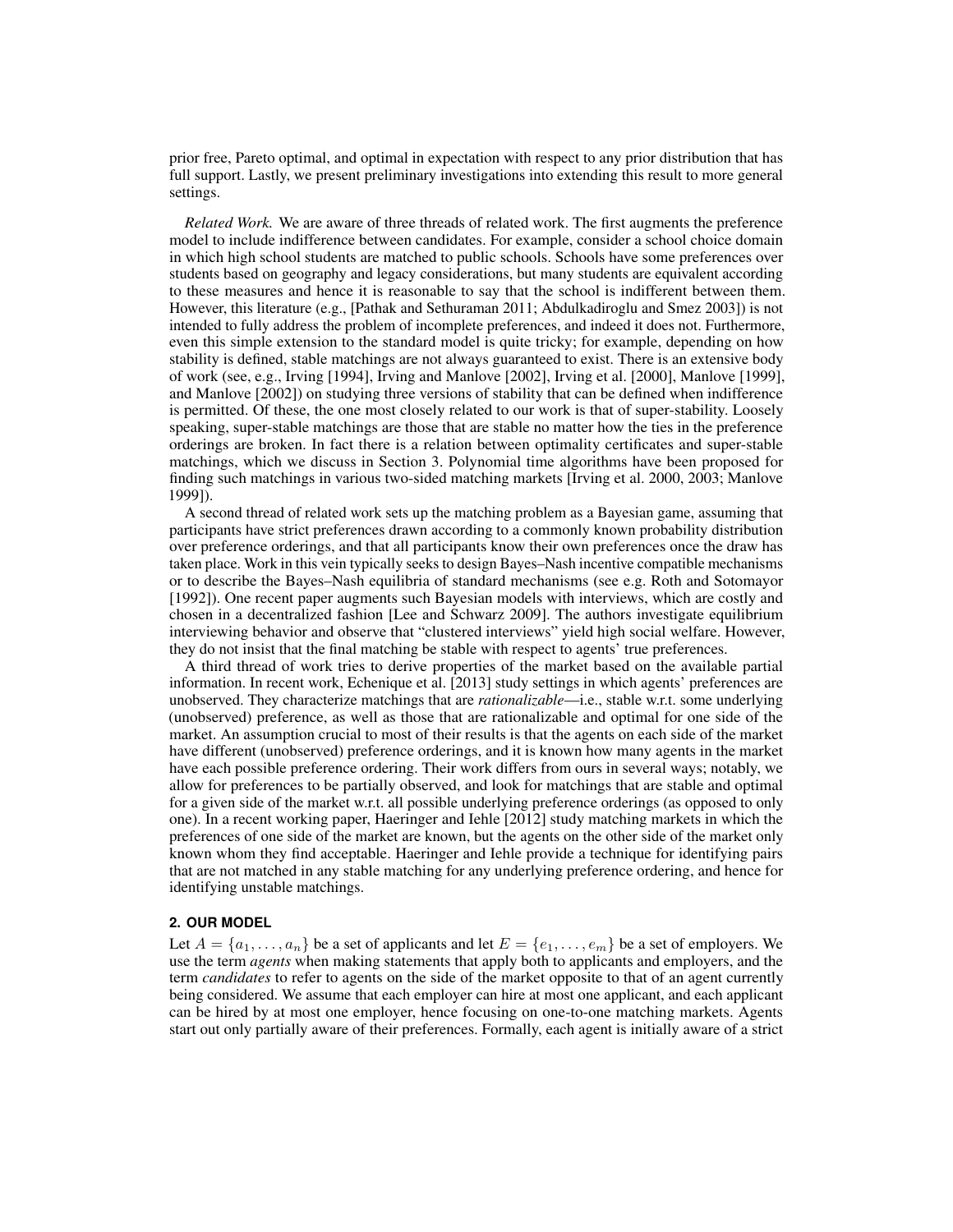| $\mathbf{e}_1$ | e <sub>2</sub>                                  |                | $a_1 \quad a_2$ | $e_1$ | $e_2$ | e <sub>1</sub> | $\mathbf{e_{2}}$ | $\mathbf{e}_1$ | e <sub>2</sub> | e <sub>1</sub> | e <sub>2</sub> |
|----------------|-------------------------------------------------|----------------|-----------------|-------|-------|----------------|------------------|----------------|----------------|----------------|----------------|
| $a_1$          | $a_1$                                           | e <sub>1</sub> | Сo              | $a_1$ | $a_1$ | $a_1$          | a <sub>2</sub>   | $a_2$          | $a_1$          | $a_2$          | a <sub>2</sub> |
| $a_2$          | $a_2$                                           | $e_2$          | $e_1$           | $a_2$ | $a_2$ | $a_2$          | $a_1$            | $a_1$          | $a_2$          | $a_1$          | $a_1$          |
|                | $\mathbf{a}$ 1 A setting with 2 employers and 2 |                |                 |       | (a)   |                | (b)              |                | (c)            |                | (d)            |

Fig. 1. A setting with 2 employers and 2 applicants. Applicants have full knowledge of their preferences; employers don't.

Fig. 2. The four possible underlying preference profiles for the employers in the setting of Figure 1

partial preference ordering over (a subset of) the candidates. We denote by  $p_{e_i}$  and  $p_{a_j}$  the strict partial preference ordering of  $e_i$  and  $a_j$ , respectively. We let  $p_{E,A} = (p_{e_1}, \ldots, p_{e_m}, p_{a_1}, \ldots, p_{a_n})$ and call  $p_{E,A}$  a partial preference ordering profile. For example, agents might start out by assigning candidates to equivalence classes, and having a strict preference ordering over these equivalence classes. This *equivalence class ordering* is a natural model for scenarios in which each agent knows that some candidates are her top-tier candidates, that others are her second-tier candidates, and so on. Figure 1 of Example 2.4 depicts such a setting, with each agent's partial preference ordering partitioning the candidates into strictly ranked equivalence classes.

Agents' true preferences are strict total orders: each applicant  $a$  has a strict preference ordering  $\succ_a$  over  $E \cup \{\emptyset\}$ , and each employer e has a strict preference ordering  $\succ_e$  over  $A \cup \{\emptyset\}$ . If an agent i prefers ∅ to candidate j, we say j is *unacceptable* to i; all other candidates are *acceptable* to *i*.<sup>1</sup> We let  $\succ_{E,A} = (\succ_{e_1}, \succ_{e_2}, \ldots, \succ_{e_m}, \succ_{a_1}, \succ_{a_2}, \ldots, \succ_{a_n})$ . The preference orderings  $\succ_{E,A}$  are drawn according to a distribution whose support is consistent with the partial preference ordering profile. That is to say, for each agent i, total order  $\succ$  is in the support of the distribution, and for every pair of candidates j and k: (i) if i prefers j to k according to the partial preference ordering profile then i strictly prefers j to k under  $\succ$ ; and (ii) candidate j appears in i's partial preference ordering if and only if j is acceptable to i under  $\succ$ . Furthermore, most of our definitions and results do not assume knowledge of the distributions, and are thus *prior free*; i.e., the definitions and results apply regardless of the preference distribution.

#### **2.1. Optimal stable matchings**

The goal of our work is to construct a matching for agents that is stable with respect to the underlying preferences, and optimal for one side of the market. We now define these notions mathematically.

*Definition* 2.1 (*Matching*). A matching  $\mu : A \cup E \mapsto A \cup E \cup \{\emptyset\}$  is an assignment of applicants to employers such that each applicant is assigned to at most one employer and vice versa. More formally,  $\mu(a_j) = e_i$  if and only if  $\mu(e_i) = a_j, \forall a_j \in A$  either  $\exists e_i \in E, \mu(a_j) = e_i$  or  $\mu(a_j) = \emptyset$ (the applicant is unmatched), and likewise  $\forall e_i \in E$  either  $\exists a_j \in A$ ,  $\mu(e_i) = a_j$  or  $\mu(e_i) = \emptyset$ .

*Definition* 2.2 (*Blocking pair*). A pair  $(a_i, e_i)$  is a *blocking pair* in matching  $\mu$  if  $a_i$  and  $e_i$  are not matched together in  $\mu$ ,  $e_i \rightarrow a_i \mu(a_i)$ , and  $a_i \rightarrow e_i \mu(e_i)$ .

*Definition* 2.3 (*Stable matching*). A matching  $\mu$  is *stable* if it has no blocking pair and if no agent is matched to an unacceptable partner.

*Example* 2.4*.* Consider the setting with 2 employers and 2 applicants depicted in Figure 1. The column corresponding to each agent  $i$  gives that agent's strict partial preference ordering, which is in fact an equivalence class ordering, with the most preferred equivalence class at the top. In this example applicants have full knowledge of their preferences, while employers have no knowledge of their preferences. Table 2 gives all four possible strict preference orderings for the employers. In every case, matching  $\mu_1, \mu_1(e_1) = a_1$  and  $\mu_1(e_2) = a_2$ , is stable. Matching  $\mu_2, \mu_2(e_1) = a_2$  and  $\mu_2(e_2) = a_1$ , is also stable under (c).  $\mu_2$  is not stable in the other cases:  $(e_1, a_1)$  blocks  $\mu_2$  under (a) and (b), while  $(e_2, a_2)$  blocks  $\mu_2$  under (d).

 $1$ We assume that agents have strict preferences over unacceptable candidates only to simplify notation.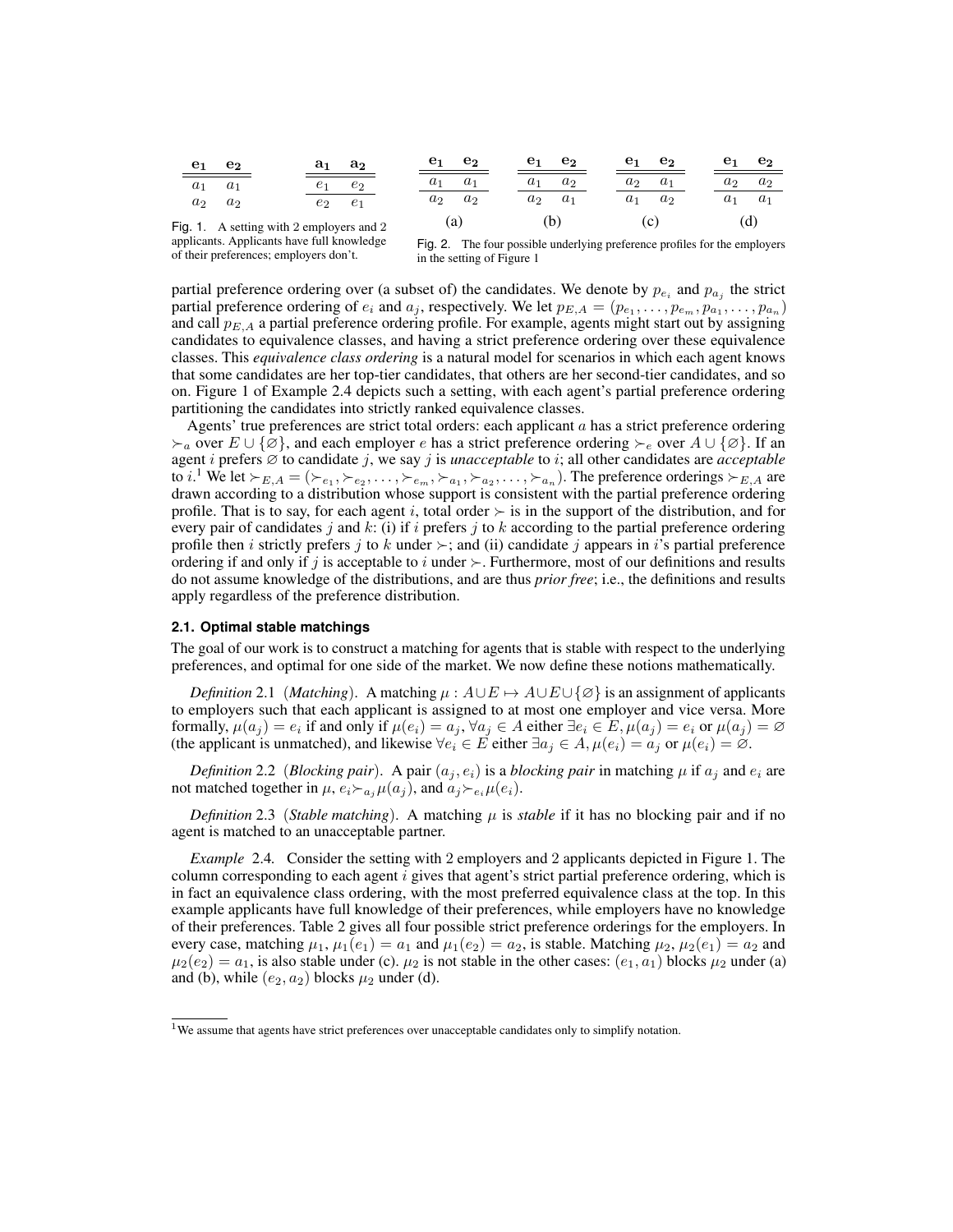Employer-optimal and applicant-optimal matchings are particularly interesting: these are the matchings most preferred by all employers (resp., applicants), as compared to all other stable matchings. When agents have strict preferences, as in our model, such matchings always exist and are unique [Gale and Shapley 1962]. These matchings can be used to build mechanisms in which truthtelling is a dominant strategy for the side of the market favored by the matching [Dubins and Freeman 1981; Roth 1982]. For example, if the employer-optimal matching is always picked, it is a dominant strategy for employers to reveal their preference orderings truthfully. In what follows we restrict our attention to the problem of finding employer-optimal matchings rather than arbitrary stable matchings.<sup>2</sup>

*Definition* 2.5 (*Employer-optimal matching*). A matching is employer-optimal if it is stable and weakly preferred by all employers to every other stable matching.

*Example* 2.6*.* Continuing Example 2.4,  $\mu_1$  is the employer-optimal matching under cases (a), (b), and (d), and  $\mu_2$  is the employer-optimal matching under case (c).

### **2.2. Policies**

We have defined stability of a matching in terms of agents' true preferences (as distinct from Lee and Schwarz [2009]); thus, it will generally not be possible to find a stable matching based on agents' initial knowledge. To find and certify a stable matching, employers and applicants must gather additional information about each other through *interviews*. Each interview pairs a single applicant a with a single employer  $e$ ; we denote such an interview  $e:a$ . After interview  $e:a$ , both  $e$ and a are able to strictly order the acceptable candidates interviewed so far.

Informally, a *policy* describes how to conduct interviews: it starts with input  $I = (E, A, p_{E,A})$ , performs a sequence of interviews, and then outputs a matching. Interviews can be selected based on the results of previous interviews and the whole procedure is centralized. More formally, a policy maps information states to subsequent interviews or to a matching that is stable and employer-optimal for the underlying preference profile. To reduce notation, from this point on we assume that the input  $I = (E, A, p_{E, A})$  is given and fixed.

*Definition* 2.7 (*Information State*). The *information state*  $\mathcal{I}_i$  of agent *i* after interviews with  $\ell \geq 0$  candidates is a list of these  $\ell$  candidates, ordered according to the underlying true preference profile. When  $\ell = 0$ , we let  $\mathcal{I}_i = \emptyset$ . The *global information state* after a sequence of interviews is  $\mathcal{I} = \bigcup_{i \in E \cup A} \mathcal{I}_i.$ 

We say that information state  $\mathcal I$  *refines* partial preference ordering profile  $p_{E,A}$ , which we write as  $\mathcal{I} \lhd p_{E,A}$ , if  $\mathcal{I}$  is consistent with  $p_{E,A}$ : for all agents i and all candidates j and k, i preferring j to k under  $p_{E,A}$  implies i also preferring j to k under  $\mathcal I$ . Given a fixed  $p_{E,A}$  and information states  $\mathcal I$  and  $\mathcal{I}'$  that refine  $p_{E,A}$ , we say that  $\mathcal{I}'$  refines  $\mathcal I$  when it contains strictly more information: when for all agents i, all candidates who were interviewed in  $\mathcal{I}_i$  were also interviewed in  $\mathcal{I}'_i$ , and for all candidates j and k who were interviewed in both  $\mathcal{I}_i$  and  $\mathcal{I}'_i$ , i preferring j to k under  $\mathcal{I}_i$  implies i preferring j to k under  $\mathcal{I}'_i$ . We say that a preference profile  $\succ$  refines an information state  $\mathcal{I}$ , and write  $\succ \lhd \mathcal{I}$ , if  $\succ$ is consistent with both  $p_{E,A}$  and  $\mathcal{I}$ . We write  $\succ \lhd p_{E,A}$  to denote that  $\succ$  is consistent with  $p_{E,A}$ .

*Definition* 2.8 (*Policy*). A *policy* is a mapping from a global information state  $\mathcal{I} \lhd p_{E,A}$  either to an interview to perform or to a matching. A policy is *sound* if it is guaranteed to return an employer-optimal matching, regardless of the true preference order  $\succ \lhd p_{E,A}$ .

Notice that a sound policy is allowed to return a matching in which a pair of agents  $e$  and  $a$  are matched even without  $e$  having interviewed  $a$ . In practice, employers may face the requirement of

 $2$ Of course, all of our technical results can be made to apply instead to applicant-optimal matchings by swapping every use of the terms "employer" and "applicant." Furthermore, all of our results except those in Section 5 also hold for the problem of finding *any* stable matching; however, we make the restriction throughout for consistency and clarity.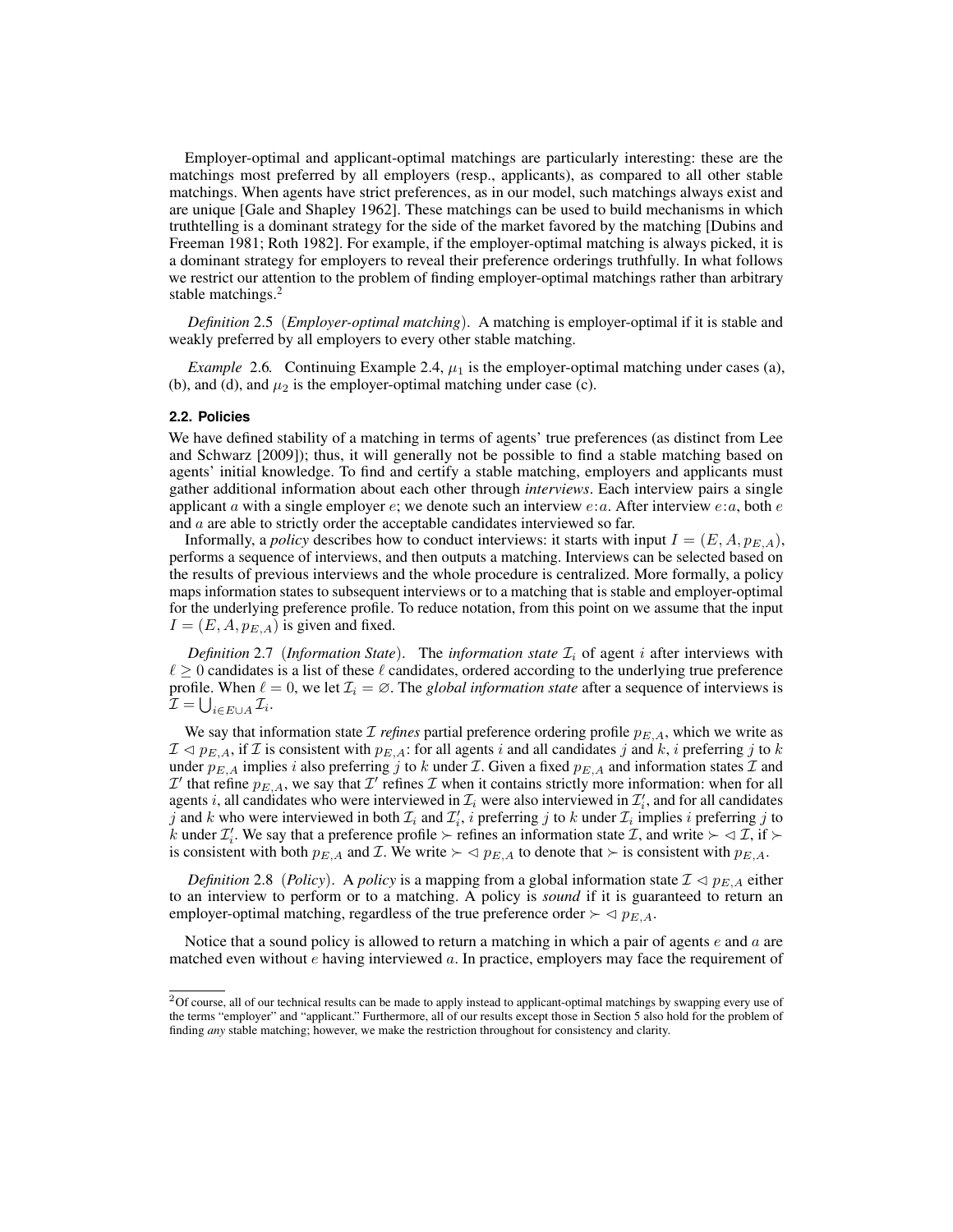interviewing an applicant before offering her a job. We capture this additional requirement through the notion of a *diligent policy*.

*Definition* 2.9 (*Diligent policy*). A policy is *diligent* if it is sound and, furthermore, it maps from  $\mathcal I$  to  $\mu$  only if  $e \in \mathcal I_a$  and  $a \in \mathcal I_e$  for all  $(e, a) \in \mu$ .

*Example* 2.10*.* Continuing Example 2.6, a sound policy follows: given an information state  $I$ , if  $e_1$  has not interviewed  $a_1$ , schedule that interview; else if  $e_1$  has not interviewed  $a_2$ , schedule that interview. Otherwise, if  $e_1$  prefers  $a_2$  to  $a_1$ : if  $e_2$  has not interviewed  $a_1$  schedule that interview; else if  $e_2$  has not interviewed  $a_2$ , schedule that interview. These interviews are sufficient to distinguish between the underlying preference orderings that give rise to different employer-optimal matchings; hence, for the remaining information states, the policy can simply output a matching. If  $e_1$  prefers  $a_1$ to  $a_2$ , the true underlying ordering is (a) or (b), and so return  $\mu_1$ . If  $e_1$  prefers  $a_2$  to  $a_1$  and  $e_2$  prefers  $a_2$  to  $a_1$ , the true underlying ordering is (d), and so again return  $\mu_1$ . Otherwise, the true underlying ordering is (c), and so return  $\mu_2$ .

The above sound policy can be made into a diligent policy by the following modification: If  $e_1$ prefers  $a_1$  to  $a_2$ , have  $e_2$  interview  $a_2$  first and then return  $\mu_1$ .

#### **2.3. Minimizing the number of interviews**

It is not hard to identify a sound policy: e.g., simply instruct all employers to interview all applicants and then run the Gale–Shapley algorithm to find the employer-optimal matching. However, this policy is likely to perform unnecessary interviews. We are motivated by the intuition that in reality, interviews are very costly; thus, we seek sound policies that minimize their number. However, there is a problem. Because policies select interview schedules dynamically, the number of necessary interviews may depend not only on the policy's input, but also on the true underlying preference orderings. What does it mean, then, to say that a sound policy performs the minimal number of interviews given an input I?

One straightforward answer is to say that we should minimize the expected number of interviews with respect to the prior distribution over preference orderings. Let  $\theta(f, \succ, p_{E,A})$  denote the number of interviews that policy f performs when the true underlying preference profile is  $\succ \neg p_{E,A}$ .

*Definition* 2.11 (*Optimal in expectation*). A policy f is *optimal in expectation* if it is sound and it minimizes the expected number of interviews performed, given the prior Pr. That is, for all sound policies  $g$ ,  $\sum_{\succ \lhd p_{E,A}} \Pr(\succ) \cdot \theta(f, \succ, p_{E,A}) \leq \sum_{\succ \lhd p_{E,A}} \Pr(\succ) \cdot \theta(g, \succ, p_{E,A}).$ 

This objective has a major drawback: optimal-in-expectation policies are not robust with respect to changes in the setting, i.e., they are not prior-free. We would prefer a sound policy that performs no more interviews than any other sound policy, regardless of the underlying preference profile.

*Definition* 2.12 (*Very weak domination*). A policy f *very weakly dominates* another sound policy  $g$  if and only if  $f$  performs no more interviews than  $g$  for any underlying preference profile. That is,  $\theta(f, \succ, p_{E,A}) \leq \theta(g, \succ, p_{E,A})$  for all  $\succ \lhd p_{E,A}$ .

This dominance notion is called "very weak" because two algorithms can very weakly dominate each other by always performing the same number of interviews for every  $\succ$ .

*Definition* 2.13 (*Very weakly dominant policy*). A policy f is *very weakly dominant* if it is sound and it very weakly dominates any other sound policy g.

We would like to find a very weakly dominant policy. Unfortunately, such policies do not always exist.

THEOREM 2.14. *There exist inputs for which no very weakly dominant policy exists.*

PROOF. Consider the setting given in Figure 1. To certify that  $\mu_1$  is employer-optimal for (a) or (b), we only need  $e_1$  to interview both candidates  $a_1$  and  $a_2$ , to distinguish (a) from (c). To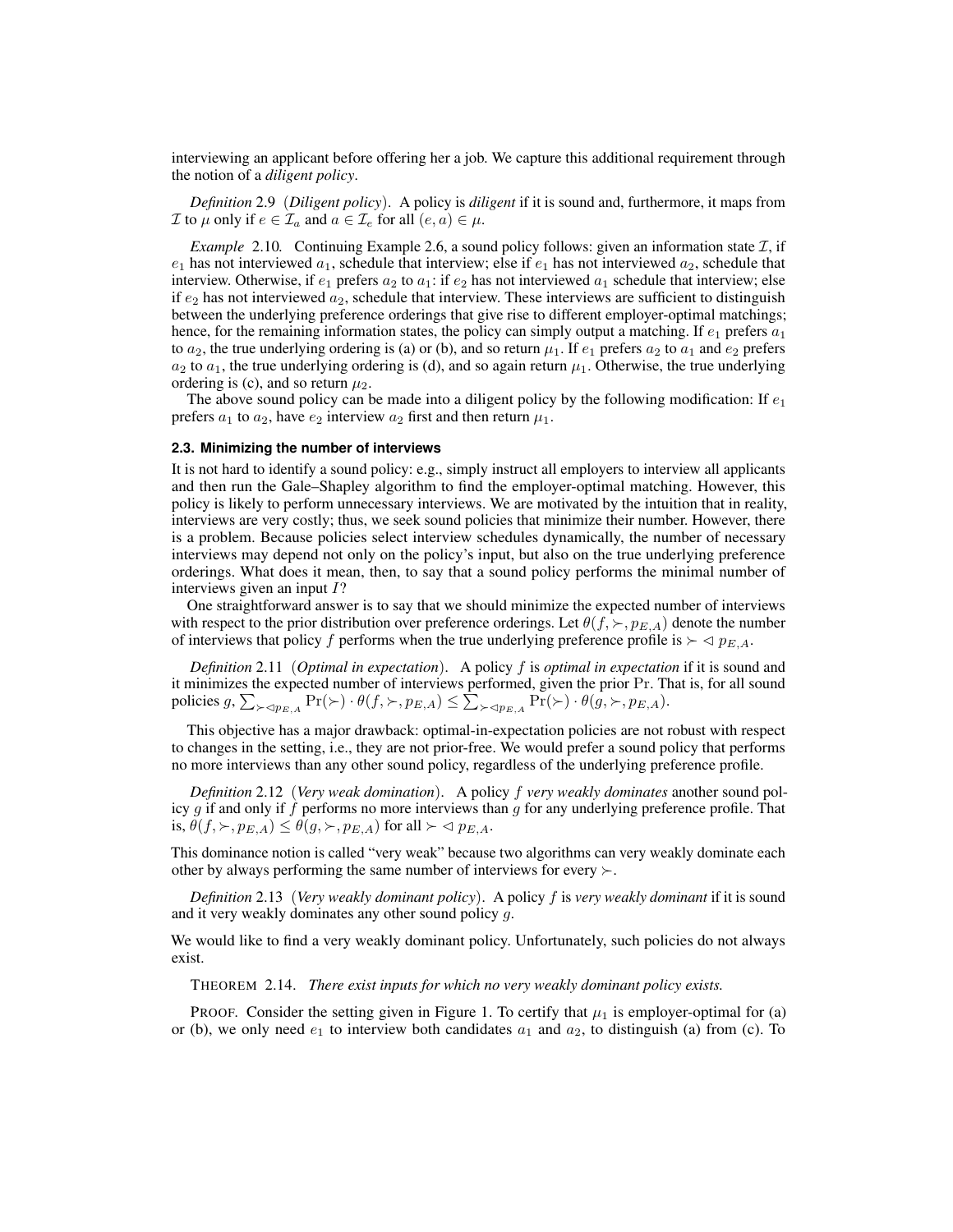certify that  $\mu_1$  is employer-optimal for (b) or (d), we only need  $e_2$  to interview both candidates, to distinguish (d) from (c). Thus any policy that instructs  $e_1$  to interview first—e.g. the policy described in Example 2.10—is Pareto dominated in case (d), and any policy that instructs  $e_2$  to interview first is Pareto dominated in case (a).  $\square$ 

Motivated by this impossibility result, we consider the weaker, but still prior-free, notion of Pareto optimality.

*Definition* 2.15 (*Pareto domination*). A policy f *Pareto dominates* another policy g if and only if both policies are sound, f very weakly dominates g and, furthermore,  $\exists \succ \prec p_{E,A}$  such that  $\theta(f, \succ, p_{E,A}) < \theta(g, \succ, p_{E,A}).$ 

*Definition* 2.16 (*Pareto optimal policy*). A policy f is *Pareto optimal*<sup>3</sup> if there does not exist another policy  $g$  that Pareto dominates  $f$ .

For example, the policy described in Example 2.10 is Pareto optimal. Because of the strict inequality, Pareto domination is an asymmetric relation. Thus we can not have cycles in Pareto domination, and so

PROPOSITION 2.17. *A Pareto optimal policy always exists.*

Now we briefly survey relationships between our solution concepts. Very weak dominance is the strongest guarantee we can hope for: if we can find such a policy, it will also be Pareto optimal and optimal in expectation. Furthermore, every optimal-in-expectation policy is guaranteed to be Pareto optimal when the prior distribution has full support.

PROPOSITION 2.18. *If a policy* f *is optimal in expectation and* Pr *has full support, then* f *is Pareto optimal.*

PROOF. Assume for contradiction that  $f$  is not Pareto optimal. Thus there exists a policy g that Pareto dominates f. Therefore,  $\theta(g, \succ, p_{E,A}) \leq \theta(f, \succ, p_{E,A})$  for all  $\succ \prec p_{E,A}$  and  $\theta(g, \succ, p_{E,A}) < \theta(f, \succ, p_{E,A})$  for at least one  $\succ \lhd pE, A$ . Since Pr has full support,  $\Pr(\succ) > 0$  for all  $\succ \lhd p_{E,A}$ . Therefore,  $\sum_{\succ \lhd p_{E,A}} \Pr(\succ) \cdot \theta(f, \succ, p_{E,A}) > \sum_{\succ \lhd p_{E,A}} \Pr(\succ) \cdot \theta(g, \succ, p_{E,A})$ , which implies that f does not minimize the expected number of interviews performed, a contradiction.  $\square$ 

All of the definitions in this section are stated in terms of sound policies. All of this section's definitions and results can be extended to diligent policies simply by replacing every occurrence of "sound" with "diligent". For example, f is a *very weakly dominant, diligent* policy if it is diligent and it very weakly dominates any other diligent policy g. Unfortunately, the nonexistence result of Theorem 2.14 can be extended to very weakly dominant, diligent policies.<sup>4</sup>

THEOREM 2.19. *There exist inputs for which no very weakly dominant, diligent policy exists.*

PROOF. Consider the same setting that we analyzed in the proof of Theorem 2.14, given in Figure 1. Note that at least one employer has to interview both applicants, or we can not distinguish between the four possible cases. Furthermore, all matched agents should interview each other, hence the other employer must interview at least one applicant. Therefore, any diligent policy performs at least three interviews before returning a matching.

To certify that  $\mu_1 = \{(e_1, a_1), (e_2, a_2)\}\$ is employer-optimal for (a), we need  $e_1$  to interview both candidates  $a_1$  and  $a_2$ , to distinguish (a) from (c). Then, to have all matched agents interviewed each

<sup>3</sup>Pareto optimality is an extension of the standard concept of optimality to multiobjective settings. In game theory, the notion is traditionally used to reason about settings in which there is one objective function for each agent's utility function. We apply the notion differently: we do not have an objective function per agent, but rather an objective function (counting the number of interviews performed) per strict preference profile that refines the given partial information.

<sup>&</sup>lt;sup>4</sup> Indeed, in what follows we will often observe that results that hold for sound policies also hold for diligent policies. However, important differences between the two kinds of policies emerge in Section 5.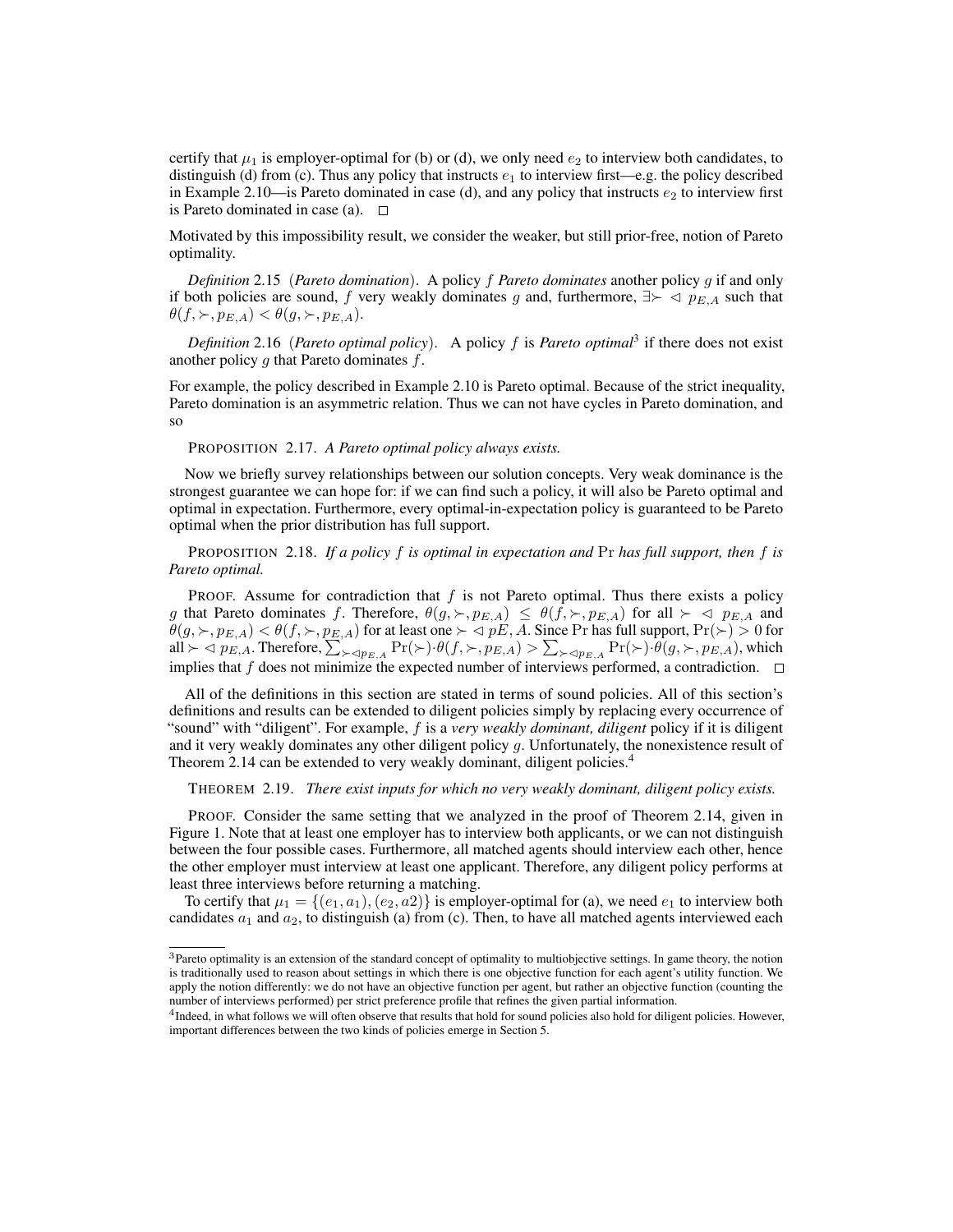other, we only need to additionally have  $e_2$  to interview  $a_2$ . To certify that  $\mu_1$  is employer-optimal for (d), we need  $e_2$  to interview both candidates, to distinguish (d) from (c). Then, to have all matched agents interviewed each other, we only need to additionally have  $e_1$  interview  $a_1$ . Thus any diligent policy that instructs  $e_1$  to interview first is Pareto dominated in case (d) and any diligent policy that instructs  $e_2$  to interview first is Pareto dominated in case (a).  $\Box$ 

### **3. FINDING OPTIMAL POLICIES**

To compute an optimal-in-expectation (or Pareto optimal) policy, we can perform a brute-force search, considering every policy in turn. If S denotes the set of global information states, then the number of distinct policies is  $\Theta((n^2)^{|S|})$ —w.l.o.g., we assume that  $n \geq m$ . Thus, brute-force search requires time exponential in the number of information states, or  $O((n^2)^{((n!)^n)})$ . In this section we show how to do better.

We begin by identifying information states in which a sound policy can terminate and return a matching; i.e., in which enough information has been gathered that a policy can be sure of the employer-optimal matching.

*Definition* 3.1 (*Optimality certificate*). A triple  $(\mathcal{I}, \mu, p_{E,A})$  is an *optimality certificate* if  $\mu$  is employer-optimal w.r.t. all  $\succ \lhd \mathcal{I}$ .

In other words, an optimality certificate is an information state that admits a super-stable matching that is employer-optimal for all total orders consistent with the information state.

Define the size of an optimality certificate  $(\mathcal{I}, \mu, p_{E,A})$  as the number of interviews performed in I. A *minimal optimality certificate* is an optimality certificate that cannot be made smaller by dropping an interview.

*Definition* 3.2 *(Minimal optimality certificate).* A triple  $(\mathcal{I}, \mu, p_{E,A})$  is a *minimal optimality certificate* if  $\mu$  is employer-optimal w.r.t. all  $\succ \langle \mathcal{I} \rangle$ , and if there is no smaller optimality certificate  $(\mathcal{I}', \mu, p_{E,A})$  such that  $\mathcal{I} \lhd \mathcal{I}'$ .

Notice that a triple  $(\mathcal{I}, \mu, p_{E,A})$  could be an optimality certificate even if a pair of agents, say e and a, are matched in  $\mu$  but have not interviewed together according to  $\mathcal I$ . To certify the outputs of diligent policies, we also define *diligent optimality certificates*.

*Definition* 3.3 (*Diligent optimality certificate*). A triple  $(\mathcal{I}, \mu, p_{E,A})$  is a *diligent optimality certificate* if  $\mu$  is employer-optimal w.r.t. all  $\succ \prec \mathcal{I}$  and, furthermore,  $e \in \mathcal{I}_a$  and  $a \in \mathcal{I}_e$  for all  $(e, a) \in \mu$ .

Paralleling our earlier definitions, a *diligent minimal optimality certificate* is a diligent optimality certificate of minimal size.

THEOREM 3.4. *An optimal-in-expectation policy can be computed in time polynomial in* |S|*.*

PROOF. We leverage the planning paradigm of MDPs [see, e.g., Puterman 1994]. An MDP is a tuple  $(S, \mathcal{A}, C, T, s_0, F)$ , where S is a finite set of states; A is a finite set of actions; C is a cost function where  $C(s, i, s')$  represents the cost of taking action i in state s and transitioning to state  $s'$ ; T is a transition function where  $T(s, i, s')$  denotes the probability that action i in state s leads to state  $s'$ ;  $s_0$  denotes the system's initial state; and F denotes a set of terminal states. Intuitively, our MDP encoding will work as follows. We start at an empty global information state and take actions corresponding to interviews, paying a cost of 1 for every interview performed. The effect of an action is to transition to a new information state that refines the previous state in the appropriate way, with new rankings being revealed according to conditional probabilities derived from the prior. We reach a terminal state when we have gathered enough information to stop conducting interviews. Formally, let  $S$  denote the set of global information states,  $A$  denote the set of all possible interviews, and  $C(\mathcal{I}, e: a, \mathcal{I}') = 1$  for all  $e: a, \mathcal{I}$  and  $\mathcal{I}'$ . Let  $T(\mathcal{I}, e: a, \mathcal{I}') = \frac{\Pr(\mathcal{I}')}{\Pr(\mathcal{I})}$  $\frac{\Pr(\mathcal{I})}{\Pr(\mathcal{I})}$  if  $\mathcal{I}'$  refines  $\mathcal I$  and has exactly one more interview than *T*, that interview being  $e:a$ , and  $T(\mathcal{I}, e:a, \mathcal{I}') = 0$  otherwise, where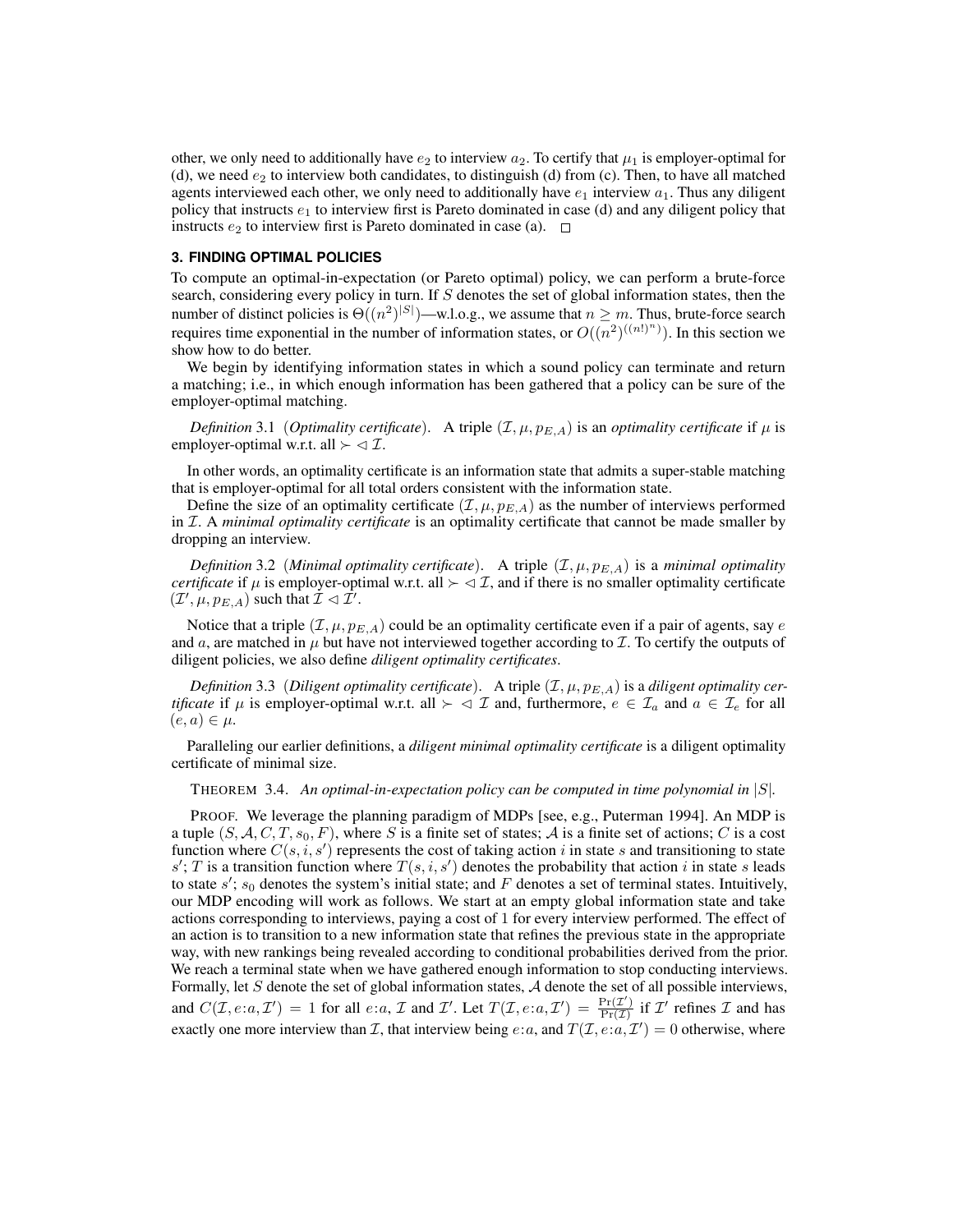$Pr(\mathcal{I}) = \sum_{\geq 1} Pr(\geq)$ . Let  $s_0$  be the empty global information state:  $\mathcal{I}$  where  $\mathcal{I}_i = \emptyset$  for all i. Finally, we will define F as the set of information states such that  $\mathcal{I} \in F$  if all preference profiles that refine *I* have the same employer-optimal matching, and there is no  $\mathcal{I}', \mathcal{I} \lhd \mathcal{I}'$  for which the same property holds.

We compute F as follows. We will iteratively refine a mapping  $h$  from information states to matchings, which will store all information states that we know to be safe stopping points for a sound policy. (In fact, h stores minimal optimality certificates.) Initially, let h map every information state to the null matching, in which no agent is matched. A sound policy can clearly stop when all interviews have been performed. Thus, for all information states  $\mathcal I$  in which all interviews have been performed—including even interviews with unacceptable candidates—let  $h(\mathcal{I}) = \mu_{\mathcal{I}}$ , where  $\mu_{\mathcal{I}}$  is the employer-optimal matching for the preference profile induced by  $I$ . Initialize  $Q$  to be the set of all such information states, and initialize  $F$  to be the empty set. We repeat the following until Q is empty. Select an arbitrary information state  $\mathcal I$  from Q such that  $h(\mathcal I)$  does not map to the null matching. Now, make a linear pass over Q, asking whether there exists a second information state  $\mathcal{I}'$ such that  $h(\mathcal{I}) = h(\mathcal{I}')$  and there exists a pair  $(e, a)$  where removing e from  $\mathcal{I}_a$  and  $\mathcal{I}'_a$  and removing a from  $\mathcal{I}_e$  and  $\mathcal{I}'_e$  yields the same global information state  $\mathcal{I}^*$ . If so, remove both  $\mathcal{I}$  and  $\mathcal{I}'$  from Q, add  $\mathcal{I}^*$  to Q and let  $h(\mathcal{I}^*) = h(\mathcal{I})$ . If no such  $\mathcal{I}'$  exists, remove  $\mathcal{I}$  from Q and add it to F. The computation of  $F$  takes polynomial time in the number of states since initializing  $Q$  can be done in polynomial time, each pass over Q takes time  $O(n \cdot m \cdot |S|)$ , and at least one information state is removed from Q in each pass.

Our MDP is *finite horizon* because we always reach a terminal state within  $n \cdot m$  actions (i.e., performing all interviews). Therefore, a standard result from the literature on MDPs applies: a policy that minimizes expected cost can be computed in time linear in the number of states via the backward induction algorithm (see, e.g., [Puterman and Patrick 2010]). This policy is sound by the construction of F, and hence is optimal in expectation.  $\square$ 

An optimal-in-expectation *diligent* policy can be computed in time polynomial in |S|. The proof is almost identical to the one given for Theorem 3.4 with the modifications that  $(1)$  h stores minimal diligent optimality certificates, and (2) we remove  $\mathcal I$  and  $\mathcal I'$  from  $Q$  and add  $\mathcal I^*$  if, in addition to the constraints stated in the proof, the pair  $(e, a)$  does not belong to  $h(\mathcal{I}) = \mu_{\mathcal{I}}$ .

Overall, our MDP formulation yields an exponential time algorithm for identifying an optimal-inexpectation policy, because the size of S is  $O(n!)^n$ . While this is an exponential improvement over brute-force search, we would prefer a polynomial-time guarantee. (We do note, however, that one advantage of MDP formulations—in our domain and elsewhere—is that well-structured problem instances can be solved tractably even when the problem is intractable in the worst case.) Our MDP formulation made little use of the structure of the matching problem, so we have reason to hope that better worst-case performance might be possible. One hurdle is that explicitly stating a policy requires exponential space, and hence at least exponential time, as the number of information states is exponential. However, one could hope to do better simply by *executing* an optimal policy rather than stating it explicitly. The rest of this paper asks whether there are provably better ways of executing optimal policies.

#### **4. FINDING MINIMUM OPTIMALITY CERTIFICATES**

We now turn to the computational problem of finding an optimality certificate (recall Definition 3.1) that certifies the employer-optimal matching for a given preference profile in as few interviews as possible. (Contrast with Definition 3.2, which only required the local property that an optimality certificate could not be reduced by dropping an interview.) Such an optimality certificate would have to be identified by any very weakly dominant policy, and would likely be useful for optimal-inexpectation policies as well.

*Definition* 4.1 (*Minimum optimality certificate for*  $\succ$ ). (*I*,  $\mu$ ,  $p_{E,A}$ ) is *a* (*diligent*) minimum op*timality certificate for a preference profile*  $\succ$  if  $\mu$  is employer-optimal w.r.t.  $\succ$ ,  $\succ$   $\prec$   $\mathcal{I}$ , and if there does not exist a smaller (diligent) optimality certificate  $(\mathcal{I}', \mu, p_{E,A})$  such that  $\succ \lhd \mathcal{I}'$ .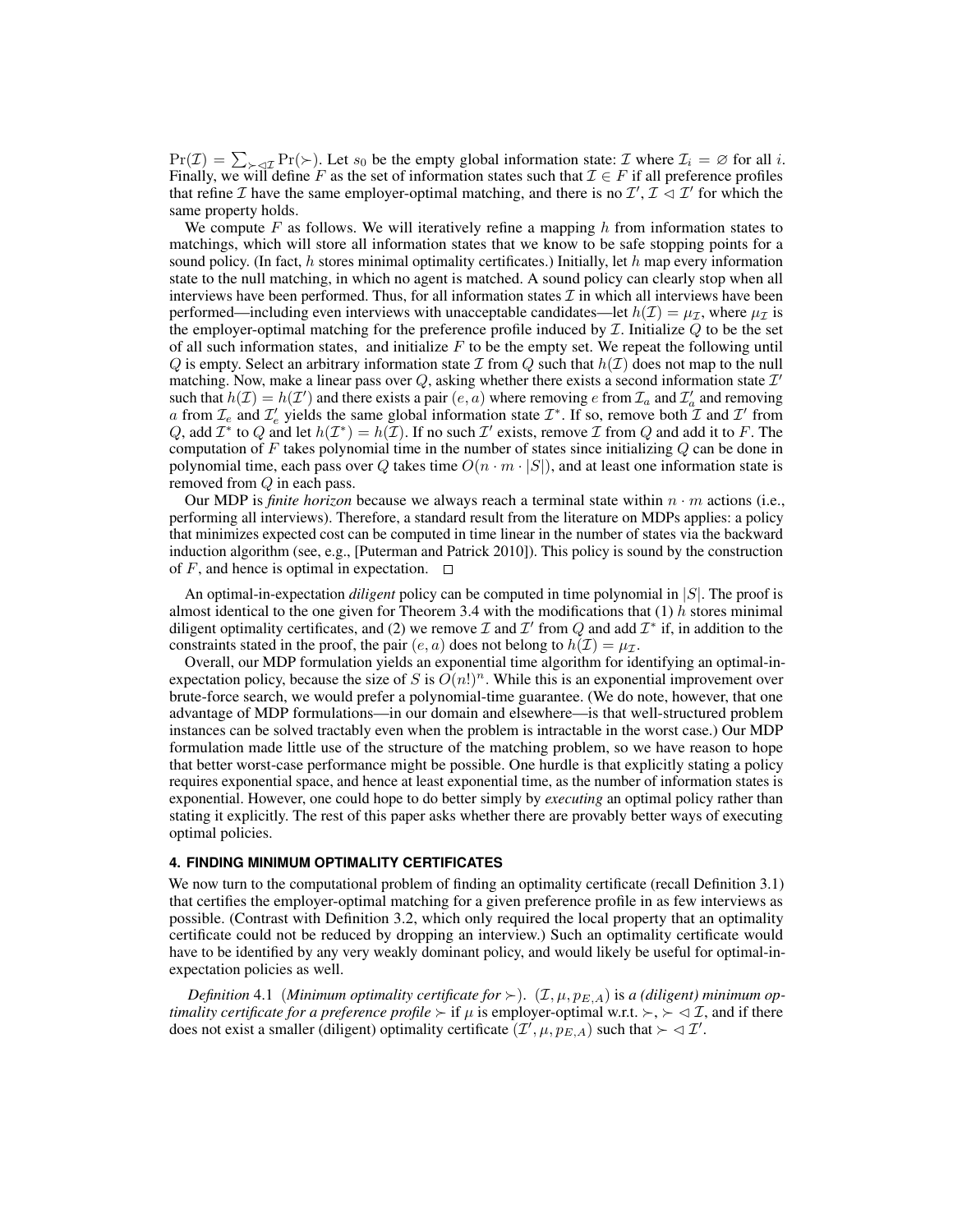THEOREM 4.2. *A sound (or diligent) policy* f *is very weakly dominant (and diligent) if and only if it computes a (diligent) minimum optimality certificate for every preference profile*  $\geq$   $\triangle$   $p_{E,A}$ *.* 

PROOF. First, consider the case of sound policies. To prove the first direction, assume for contradiction that f is not very weakly dominant. Then there must exist a policy g and a preference profile  $\succ$  such that  $\theta(g, \succ, p_{E,A}) < \theta(f, \succ, p_{E,A})$ . Let  $\mu$  be  $\succ$ 's employer-optimal matching and  $\mathcal I$  be the information state after performing interviews that g performs under  $\succ$ . For g to be sound,  $(\mathcal{I}, \mu, p_{E,A})$ must be an optimality certificate. Thus f does not compute a minimum optimality certificate for  $\succ$ , a contradiction. To prove the second direction, assume for contradiction that a minimum optimality certificate is not computed for some preference profile  $\succ$ . Let  $(\mathcal{I}, \mu, p_{E,A})$  be a minimum optimality certificate for  $\succ$ . Take the set of interviews corresponding to  $\mathcal{I}, \mathcal{Z}$ , and order them arbitrarily. Let the policy g be as follows: if no interview has taken place, schedule the first interview in  $Z$ ; else if the first interview has taken place, schedule the second interview, and so on until all interviews in  $Z$ has taken place; if all the interviews in  $Z$  has taken place and the current global information state is  $I$ , return  $\mu$ , else perform all possible interviews and return the employer-optimal matching of the corresponding total order. Clearly g is sound and computes the minimum optimality certificate for  $\succ$ . Thus  $\theta(g, \succ, p_{E,A}) < \theta(f, \succ, p_{E,A})$  and therefore g dominates f on  $\succ$ , a contradiction. Exactly the same argument suffices for diligent policies.  $\square$ 

Unfortunately, the problem of computing a minimum optimality certificate is NP-hard.

*Definition* 4.3 (*Optimality Certificate (OC) decision problem*). Given  $(E, A, p_{E,A})$ , a preference profile  $\succ$  that refines  $p_{E,A}$  and a bound K, decide whether there exists an optimality certificate  $(\mathcal{I}, \mu, p_{E,A})$  of size at most K where  $\mu$  is employer-optimal w.r.t.  $\succ$ .

THEOREM 4.4. *The optimality certificate decision problem is NP-hard, even if the partial preference ordering is an equivalence class ordering.*

PROOF. The proof is by reduction from the feedback arc set (FAS) problem [Karp 1972]. Let  $G = (V, D)$  be a directed graph with no self-loops or multiple arcs. The feedback arc set problem is to decide whether there exists a set of arcs C of size  $\leq K$  such that C contains at least one arc from every directed cycle in  $G$ ; i.e., such that removing all arcs in  $C$  breaks all directed cycles of G. We construct an instance of the optimality certificate (OC) problem from  $(G, K)$  as follows. For each vertex i in G, create employers  $e_i$  and  $e'_i$  and applicants  $a_i$  and  $a'_i$ . For each employer  $e_i$ , create a single equivalence class of acceptable candidates, containing applicant  $a_i$  and every  $a_j$ where  $(i, j)$  is an arc in D. For each employer  $e'_i$ , create a single equivalence class of acceptable candidates containing applicants  $a_i$  and  $a'_i$ . For each applicant  $a_i$ , create two equivalence classes of acceptable candidates. Let the top class contain  $e_i$  and  $e'_i$ , and let the second class contain any  $e_j$  where  $(j, i)$  is an arc in D. For each applicant  $a'_i$ , create a single equivalence class of acceptable candidates containing only  $e'_i$ . Finally, let  $\succ$  be any preference profile under which each  $e_i$  most prefers the corresponding  $a_i$ , each employer  $e'_i$  most prefers  $a'_i$ , each applicant  $a_i$  ranks  $e_i$  at top, and each applicant  $a'_i$  most prefers  $e'_i$ . Observe that matching  $\mu$  where  $\mu(e_i) = a_i$  and  $\mu(e'_i) = a'_i$  is employer-optimal w.r.t.  $\succ$ . To complete the proof we show that G has a FAS of size at most K if and only if there exists an optimality certificate of size at most  $K + 2n$  for  $\succ$ . The proof has two parts:

- (1) Let  $(\mathcal{I}, \mu, p_{E,A})$  be an optimality certificate of size K'. Let S be a set of arcs such that  $(v_i, v_j) \in D$ iff  $e_i : a_j \in \mathcal{I}$ . We claim that S is of size at most  $K' - 2n$  and removing all the arcs in S breaks all the cycles in G.
- (2) Let S be a solution of size K to the feedback arc set problem. Let T be an information state consistent with  $\succ$  under which each  $e_i$ ,  $1 \leq i \leq n$ , has interviewed  $a_i$  and all applicants  $a_j$  such that  $(v_i, v_j) \in S$ , and furthermore, each employer  $e'_i$ ,  $\forall 1 \le i \le n$ , has interviewed  $a_i$ . We claim that  $(\mathcal{I}, \mu, p_{E,A})$  is an optimality certificate of size  $K + 2n$  for  $\succ$ .

Proof of (1): by contradiction. First note that  $\mathcal I$  must include either both interviews  $e_i : a_i$  and  $e'_i$ : $a_i$ , or both interviews  $e'_i$ : $a_i$  and  $e'_i$ : $a'_i$ ,  $\forall 1 \leq i \leq n$ . As otherwise, an arbitrary total ordering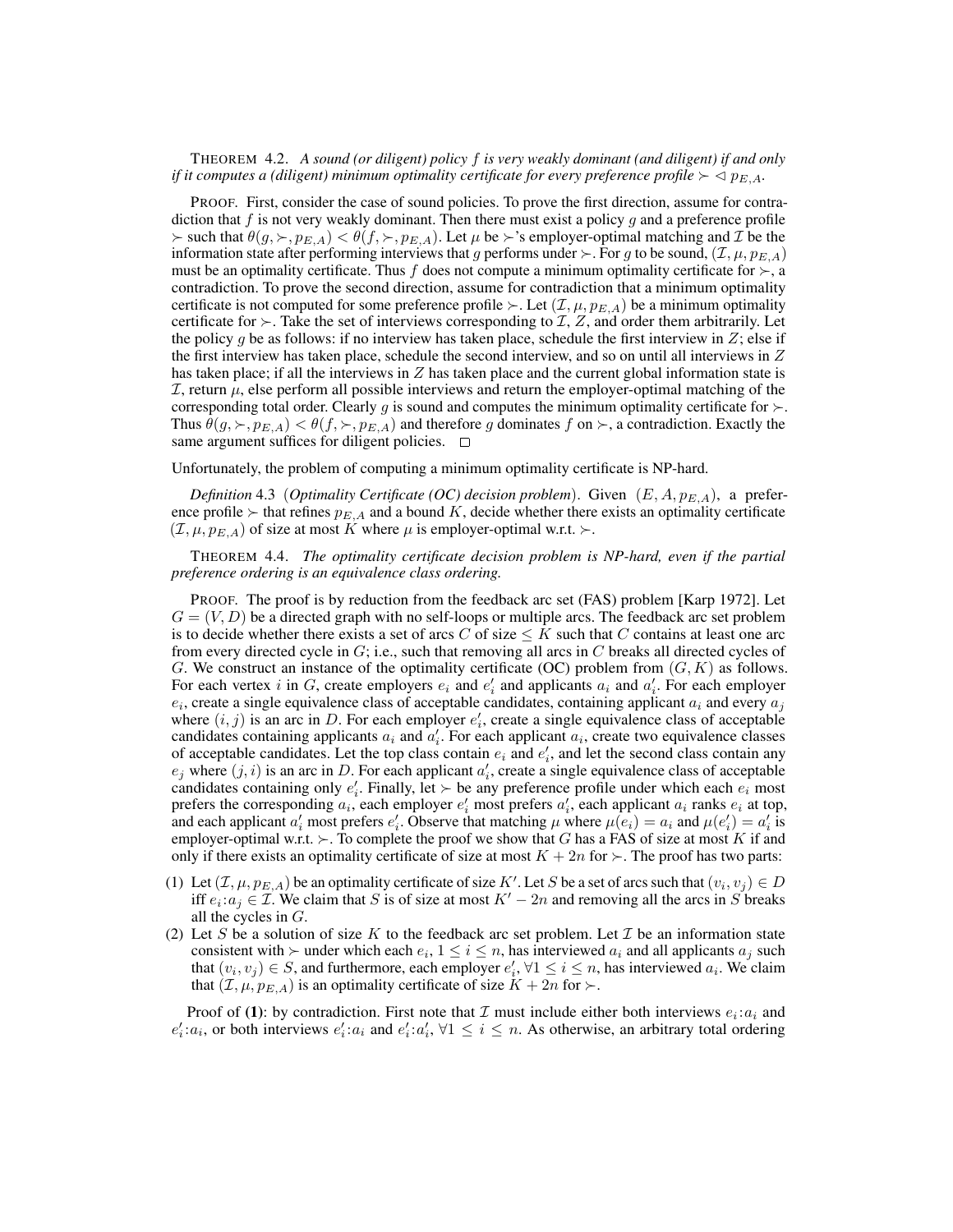$\succ \lhd \mathcal{I}$  exists under which  $a_i$  and  $e'_i$  rank each other at the top and hence must be matched in the employer-optimal matching; contradicting that  $(\mathcal{I}, \mu, p_{E,A})$  is an optimality certificate. Thus, there are at most  $K' - 2n$  interviews in  $\mathcal I$  that are of type  $(e_i, a_j)$ . So  $S$  is of size at most  $K' - 2n$ .

Assume that removing  $S$  does not break all the cycles in  $G$ . Let  $C$  be an unbroken cycle. For each edge  $(v_i, v_j)$  in C it must be the case that  $e_i : a_j \notin \mathcal{I}$ . Let  $\mu'$  be a matching in which  $\mu'(e_i) =$  $\mu(e'_i) = a'_i$  if  $e_i$  is not in C, and  $\mu'(e_i) = \mu(e_j)$  if  $(e_i, e_j)$  is in C. Let  $\succ'$  be a strict ordering under which each employer  $e'_i$  likes  $a'_i$  the best and each employer  $e_i$  not in C likes  $a_i$  the best (as in  $\succ$ ), and each  $e_i$  in  $\tilde{C}$  likes  $a_j$  the best, where  $(e_i, e_j)$  is in  $\tilde{C}$ . Note  $\succ'$  is consistent with  $\mathcal{I}$ . Furthermore, employers not in C have the same applicant on the top of their list as in  $\succ$  (which should be consistent with the outcome of the interviews in  $\mathcal{I}$ ), and for employers in  $C$  their true preferences between their partners in  $\mu$  and  $\mu'$  haven't been revealed yet (since no interview between such an employer and his match under  $\mu'$  has taken place). Note that  $\mu'$  is the employer-optimal matching for  $\geq'$  and so  $\mu$  is not the employer-optimal matching for  $\succ'$ . Thus  $(\mathcal{I}, \mu, p_{E,A})$  is not an optimality certificate for  $\succ$ , a contradiction.

Proof of (2): By contradiction. First note that it is easy to see, from the construction of  $I$ , that  $|Z| = K + 2n$ . Assume that  $(\mathcal{I}, \mu, p_{E,A})$  is not an optimality certificate for  $\succ$ . Thus, there exists a preference ordering  $\succ'$  consistent with  $\mathcal I$  for which  $\mu$  is not the employer-optimal matching. We know that  $\mu$  is a stable matching under any preference ordering consistent with  $\mathcal I$  (it is the applicant-optimal matching indeed). Thus, it should be the case that there is some other stable matching  $\mu'$  that the employers collectively prefer to  $\mu$  (some are indifferent and some prefer  $\mu'$ ). Therefore, there has to be a set of employers  $e_{c_1}, \ldots, e_{c_l}$  such that  $\mu'(e_{c_i}) = \mu(e_{c_{i+1}})$  for  $i < l$  and  $\mu'(e_{c_l}) = \mu(e_{c_1})$ . If not, then there exists an unmatched employer and unmatched applicant who both prefer to be matched together than stay unmatched, thus  $\mu'$  is not stable. Note that  $e_{c_i}$  must prefer his match in  $\mu'$  to his match in  $\mu$ ,  $a_{c_i}$ , under  $\succ'$ . Thus  $e_{c_i}$  has  $\mu(e_{c_{i+1}})$  in his one and only equivalence class and therefore  $(v_{c_i}, v_{c_{i+1}}) \in D$ . Furthermore  $(v_{c_i}, v_{c_1}) \in D$ . Thus,  $e_{c_1}, \ldots, e_{c_l}$  form a cycle in  $G$ , a contradiction.  $\square$ 

We can analogously define the diligent optimality certificate (DOC) decision problem. A corresponding hardness claim also holds for DOC. This proof is quite similar to the proof just given; we omit it to save space.

An optimal-in-expectation or a Pareto optimal policy need not compute optimality certificates for every input. Nevertheless, we consider the hardness of computing optimality certificates to be discouraging evidence about the tractability of the problem of identifying such policies.

#### **5. IDENTICAL EQUIVALENCE CLASS ORDERINGS ON ONE SIDE OF THE MARKET**

In many two-sided matching markets, there is some degree of positive correlation between agents' preferences. Taken to the extreme, this means that agents on at least one side of the market may have common *a priori* information, though perhaps different underlying preferences. In this section we focus on such a setting, and furthermore consider the special case of partial preference orderings that we introduced earlier in Section 2 (as "equivalence class orderings").

Specifically, we now assume that each agent has an equivalence relation over (a subset of) the candidates and a strict ordering over the equivalence classes. We denote the equivalence classes of employer  $e_i$  and applicant  $a_j$  that are ranked  $\ell$ th in this strict ranking by  $c_{e_i,\ell}$  and  $c_{a_j,\ell}$ , respectively. We let  $c_{E,A}$  denote the equivalence class profile for all employers and applicants. We assume that the applicants are endowed with identical equivalence class orderings. Thus, formally we assume that  $c_{a_i,k} = c_{a_j,k}$  for all pairs of applicants  $a_i$  and  $a_j$  and all k; we allow applicants to have different distributions and different underlying preference orderings, i.e.,  $\succ_{a_i} \neq \succ_{a_j}$ . We do not restrict employers' preferences in any way. Irving et al. [2008] study a similar setting in which the preference orderings of one or both sides of the market are derived from a common ranking of all the candidates into strictly ranked equivalence classes. They refer to this common ranking as a *master list*. They assume that each agent's preference ordering is then derived from the common ranking by eliminating his or her unacceptable partners, thus preserving the indifferences if they exist in the master list. They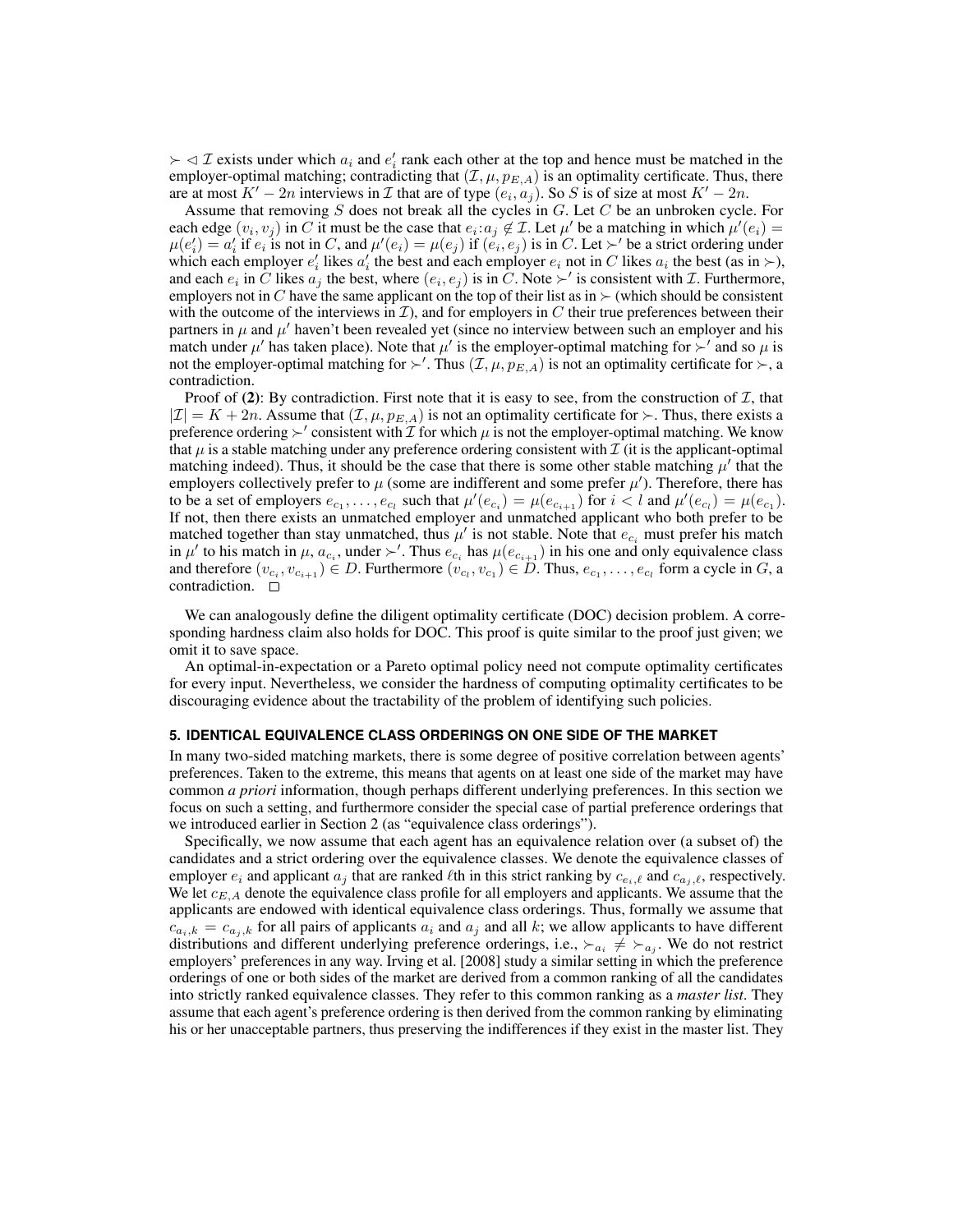were motivated in this work by how the applicants were ranked in the hospitals–residents matching market in England in 2005–2006. Their setting differs from ours in the sense that we allow, and even require, the agents to break ties.

We will obtain positive results in this restricted setting under the additional restriction to diligent policies. (We demonstrate the necessity of our restriction to diligent policies at the end of the section.) Even with all these restrictions, observe that a tabular representation of an optimal-in-expectation, diligent policy requires exponential space, since there are an exponential number of information states. As discussed earlier, we get around this problem by supplying an algorithm that *executes* such a policy rather than specifying it explicitly. Specifically, we present a polynomial-time algorithm that executes a very weakly dominant, diligent policy, and hence both an optimal-in-expectation and a Pareto optimal, diligent policy.

Our algorithm for identifying a very weakly dominant, diligent policy works like Gale–Shapley except that it is interleaved with another procedure that instructs agents to interview. It is described formally as Algorithm 1; an informal description follows. We say that employer  $e$  ranks applicant a in class  $\ell$  if a is in the  $\ell$ th equivalence class of e. Similarly, we say that the applicants rank e in class  $\ell$  if e is in the  $\ell$ th equivalence class of the applicants. Algorithm 1 alternates between two main stages, an interview stage and a tentative matching stage.

- In the interview stage, the algorithm chooses an unmatched employer  $e$  that satisfies two properties. First, e has achievable applicants that he has not yet interviewed. An achievable applicant is one that is acceptable to  $e$ , and has not yet received better offers. Second, if applicants rank  $e$  in class  $\ell$ , then they rank any other employer  $e'$  that satisfies the first property in a class below or equal to  $\ell$ . Employer  $e$  then interviews all achievable applicants that he has not yet interviewed in his equivalence class that is highest-ranked among those containing his achievable applicants.
- In the tentative matching stage, unmatched employers propose to their most preferred achievable, interviewed applicant, if any. Each applicant  $\alpha$  tentatively accepts her best proposal, say  $e$ . When there is no unmatched employer with an achievable interviewed applicant, the tentative matching stage ends.

If there are still unmatched employers with achievable applicants that they have not yet interviewed, the algorithm returns to the interview stage. Otherwise, the algorithm halts and returns the final tentative matching. The next example shows how the algorithm works.

*Example* 5.1. Consider the setting with 3 employers and 3 applicants depicted in Figure 3. Notice that the applicants are endowed with identical equivalence classes. Assume that the true strict preference ordering of the agents is  $\succ_1$ , depicted in Figure 4. Running Algorithm 1 on this setting returns the employer-optimal stable matching  $\mu_1 = \{(e_1, a_1), (e_2, a_3), (e_3, a_2)\}\$  after 3 runs of the main loop and 5 interviews. Assume, for the sake of this example, that in the interview stage, Algorithm 1 chooses the lowest indexed employer that satisfies the two required properties. Then, the execution of Algorithm 1 on  $\succ_1$  will be as follows.

- (1)  $e_1$  is instructed to interview both  $a_1$  and  $a_2$ .  $e_1$  proposes to his most favorite candidate  $a_1$  and is matched to her.  $a_1$  is no longer achievable for  $e_3$  and so is removed from his list.
- (2)  $e_2$  is instructed to interview both  $a_1$  and  $a_3$ .  $e_2$  proposes to his most favorite candidate  $a_3$  and is matched to her.  $a_3$  is no longer achievable to  $e_3$  and so is removed from his list.
- (3)  $e_3$  is instructed to interview  $a_2$ , the only applicant still achievable for him.  $e_3$  proposes to  $a_2$  and is matched to her.

If the true ordering was  $\succ_2$ , depicted in Figure 5, then running Algorithm 1 would return the employer-optimal stable matching  $\mu_2 = \{(e_1, a_2), (e_2, a_1), (e_3, a_3)\}$  after 3 runs of the main loop and 5 interviews.

(1)  $e_1$  is instructed to interview both  $a_1$  and  $a_2$ .  $e_1$  proposes to his most favorite candidate  $a_1$  and is matched to her.  $a_1$  is no longer achievable to  $e_3$  and so is removed from his list.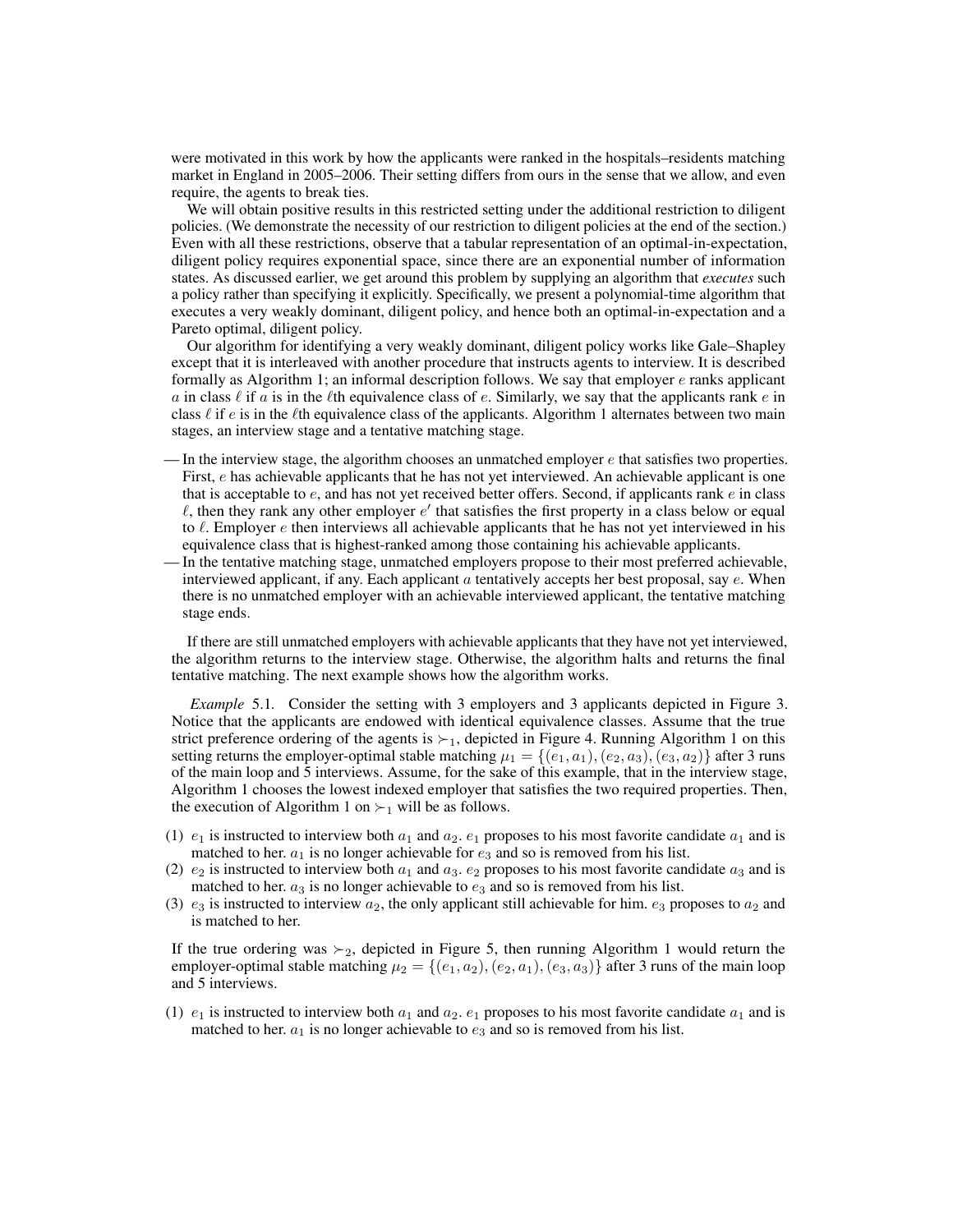#### Algorithm 1: Lazy Gale-Shapley

**Input:**  $E$ ,  $A$ ,  $c_{E.A}$ **Output:** Matching  $\mu$ **Initialize**<br> $\ell = 1$ : // Current equivalence class number of applicants  $\mu(e_i) \leftarrow \emptyset, \mu(a_j) \leftarrow \emptyset, \forall e_i \in E, \forall a_j \in A;$  $\chi_{e_i} \leftarrow \emptyset, \forall e_i \in E;$  //  $e_i$ 's set of achievable interviewed applicants repeat Intervie<br>Stage foreach  $e_i \in E$ do if  $\mu(e_i)=\emptyset$  then  $P_{e_i}$  ← The set of achievable applicants in the highest-ranked equivalence class of  $e_i$  among those with his achievable applicants, whom he has not interviewed yet ;  $E^{u,\ell}$   $\leftarrow$  the set of unmatched employers  $e_d$  in equivalence class  $\ell$  of the applicants with nonempty  $P_{e_d}$ ; while  $E^{u,\ell} = \emptyset$  do  $\ell \leftarrow \ell + 1$ ;  $E^{u,\ell}$   $\leftarrow$  the set of unmatched employers  $e_d$  in equivalence class  $\ell$  of the applicants with nonempty  $P_{e_d}$ ;  $e_i \leftarrow$  an arbitrary employer in  $E^{u,\ell}$ ; foreach  $a_j \in P_{e_i}$  do |  $e_i$  interviews  $a_i$ ;  $\chi_{e_i}=P_{e_i}$ ;  $P_{e_i} \leftarrow \emptyset$ ; Tentative<br>Matching Sta repeat foreach  $e_i \in E$  do **if**  $\mu(e_i) = \emptyset$  and  $\chi_{e_i} \neq \emptyset$  **then**  $e_i$  offers a position to the achievable applicant it prefers the most; she is removed from  $\chi_{e_i}$ ; Each applicant who has received one or more job offers tentatively accepts the offer from the employer she most prefers and rejects the rest; matching  $\mu$  is updated accordingly; Each tentatively matched applicant  $a_j$  is no more achievable to those employers that are in the equivalence classes ranked lower than the one  $\mu(a_j)$  belongs to; she is removed from the lists of such employers;  $\chi_{e_i}$  is updated accordingly for all  $e_i \in E$ ; **until** there is no unmatched employer  $e_i$  with  $\chi_{e_i} \neq \emptyset$ ; until *each employer is either tentatively matched or has no achievable applicants*; return  $\mu$  :

| $e_1$ $e_2$ $e_3$         |       |       | $a_1$ $a_2$ $a_3$ |
|---------------------------|-------|-------|-------------------|
| $a_1 \quad a_1 \quad a_1$ |       |       | $e_1$ $e_1$ $e_1$ |
| $a_2 \quad a_3$           |       | $e_2$ | $e_2$             |
| $a_3 \quad a_2 \quad a_2$ |       |       | $e_3$ $e_3$ $e_3$ |
|                           | $a_3$ |       |                   |
| $p_E$                     |       |       | $p_A$             |

Fig. 3. A setting with 3 employers and 3 applicants. Applicants are endowed with identical equivalence classes.

- (2)  $e_2$  is instructed to interview both  $a_1$  and  $a_3$ .  $e_2$  proposes to his most favorite candidate,  $a_1$ .  $a_1$ accepts  $e_2$ 's proposal and rejects  $e_1$  whom she likes less than  $e_2$ .  $e_2$  is matched to  $a_1$  and  $a_1$  is removed from  $e_1$ 's list.  $a_1$  proposes to  $a_2$  who is now at the top of his list, and is matched to her.  $a_2$  is no longer achievable to  $e_3$  and so is removed from his list.
- (3)  $e_3$  is instructed to interview  $a_3$ , the only applicant still achievable to him.  $e_3$  proposes to  $a_3$  and is matched to her.

Note that  $\succ_2$  is almost identical to  $\succ_1$ , depicted in Figure 4, except that  $e_2$ 's top choices are reversed.

Our main claim in this section is that Algorithm 1 executes a very weakly dominant, diligent policy. Key to the proof is to show that, regardless of the underlying preference profile, Algorithm 1 always identifies a diligent minimum optimality certificate.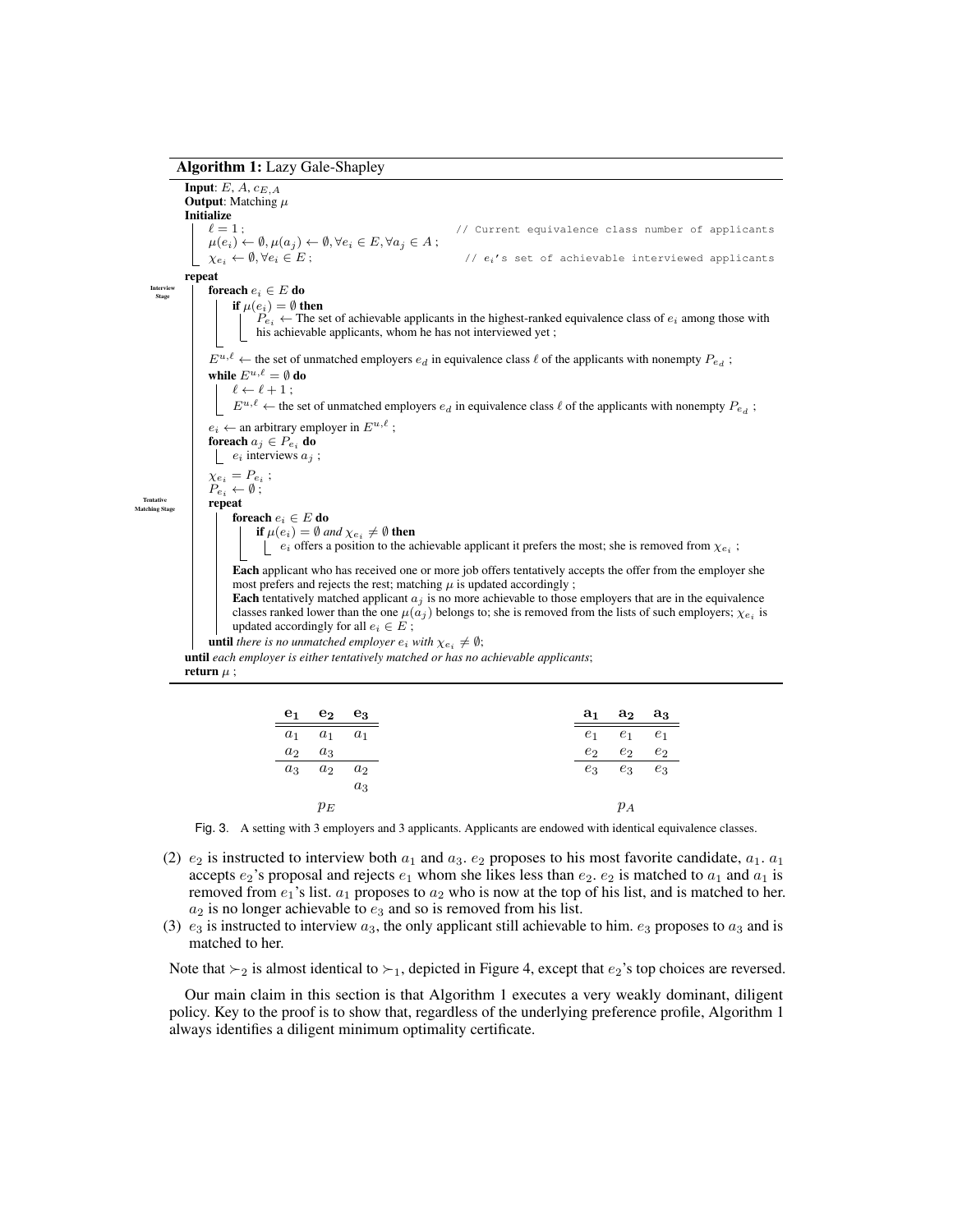| $e_1$ $e_2$ $e_3$         |  | $a_1$ $a_2$ $a_3$ |  | $e_1$ $e_2$ $e_3$         |  | $a_1$ $a_2$ $a_3$ |  |
|---------------------------|--|-------------------|--|---------------------------|--|-------------------|--|
| $a_1 \quad a_3 \quad a_1$ |  | $e_2$ $e_1$ $e_1$ |  | $a_1 \quad a_1 \quad a_1$ |  | $e_2$ $e_1$ $e_1$ |  |
| $a_2 \quad a_1 \quad a_2$ |  | $e_1$ $e_2$ $e_2$ |  | $a_2 \quad a_3 \quad a_2$ |  | $e_1$ $e_2$ $e_2$ |  |
| $a_3 \quad a_2 \quad a_3$ |  | $e_3$ $e_3$ $e_3$ |  | $a_3 \quad a_2 \quad a_3$ |  | $e_3$ $e_3$ $e_3$ |  |

Fig. 4. Agents' preferences under total order  $\succ_1$  that refines the setting depicted in Figure 3.

Fig. 5. Agents' preferences under total order  $\succ_2$  that refines the setting depicted in Figure 3.

THEOREM 5.2. *Algorithm 1 executes a very weakly dominant, diligent policy in time polynomial in the input size.*

PROOF. The proof proceeds in four steps.

Step 1: *Algorithm 1 terminates in time polynomial in the input size.* Note that Algorithm 1 halts once each employer is matched or has no more achievable applicants to propose to or interview. Hence, the algorithm is guaranteed to perform at least at least one interview in the interview stage of each iteration. Furthermore, in each invocation of the tentative matching stage, at least one employer proposes to an applicant and is then either rejected by that applicant or is tentatively matched. There are  $n \cdot m$  possible interviews and hence  $n \cdot m$  possible proposals. Thus the algorithm halts in polynomial time.

Step 2: *Algorithm 1 executes a diligent policy.* Recall that the employer-proposal variant of the Gale– Shapley algorithm yields the employer-optimal stable matching. The algorithm is robust w.r.t. varying the order in which the employers propose, as long as no tentatively matched employer proposes, and employers always propose to their top choice among achievable candidates. In Algorithm 1, no employer interviews an applicant unless all the applicants he ranks in higher equivalence classes are unachievable, no employer proposes when he is tentatively matched, and unmatched employers always propose to the most-preferred achievable, interviewed applicant. The algorithm only halts when each employer is matched or has no more achievable applicants to propose to or interview. Thus Algorithm 1 returns the same matching that Gale–Shapley would have returned for any preference profile that refines the global information state that holds at the moment Algorithm 1 terminates. Because Gale–Shapley is sound, Algorithm 1 is sound. Since no employer proposes to an applicant he has not interviewed, Algorithm 1 is also diligent.

**Step 3:** Algorithm 1 only ever instructs an employer in applicants' equivalence class  $\ell$  to interview *applicants, or to make offers, when all employers in applicants' higher-ranked equivalence classes are matched to their employer-optimal matches or have been rejected by all applicants they find acceptable.* By the interview stage, if e in applicants' equivalence class  $\ell$  is chosen to perform interviews, all employers in higher-ranked equivalence classes must either be tentatively matched or have no more achievable applicants. If none of the matched employers makes a new offer, their tentative matches become final, and so must be, by Step 2, their employer-optimal matches. If any of the matched employers makes a new offer, it can only be because he has been rejected by his current tentative match. Let  $e_*$  be the first employer in applicants' equivalence class  $\ell - 1$  or higher that gets rejected by his current match in a round in which employers in applicants' equivalence class ranked  $\ell$  or lower are interviewing. Then  $e_*$ 's tentative match must have received an offer from a more-preferred employer,  $e'_*$ , in applicants' equivalence class  $\ell - 1$  or higher. This is only possible if  $e'_{*}$  was rejected by his match in an earlier round, contradicting our definition of  $e_{*}$ .

**Step 4:** *G* iven that Algorithm 1 is diligent, it is sufficient to show that all interviews performed by Algorithm 1 on preference profile  $\succ$  are in *I*. We show this in two steps. For a given employer e that applicants rank in class  $\ell$ , let  $\Omega$  be the set of all applicants in equivalence classes of e that are above or equal to the equivalence class containing  $\mu(e)$ , unless those applicants are matched by  $\mu$  to employers that applicants rank in a class above  $\ell$ . We first show that  $\mathcal I$  includes all interviews in  $\Omega$ . We then show that Algorithm 1 performs only interviews in  $\Omega$ .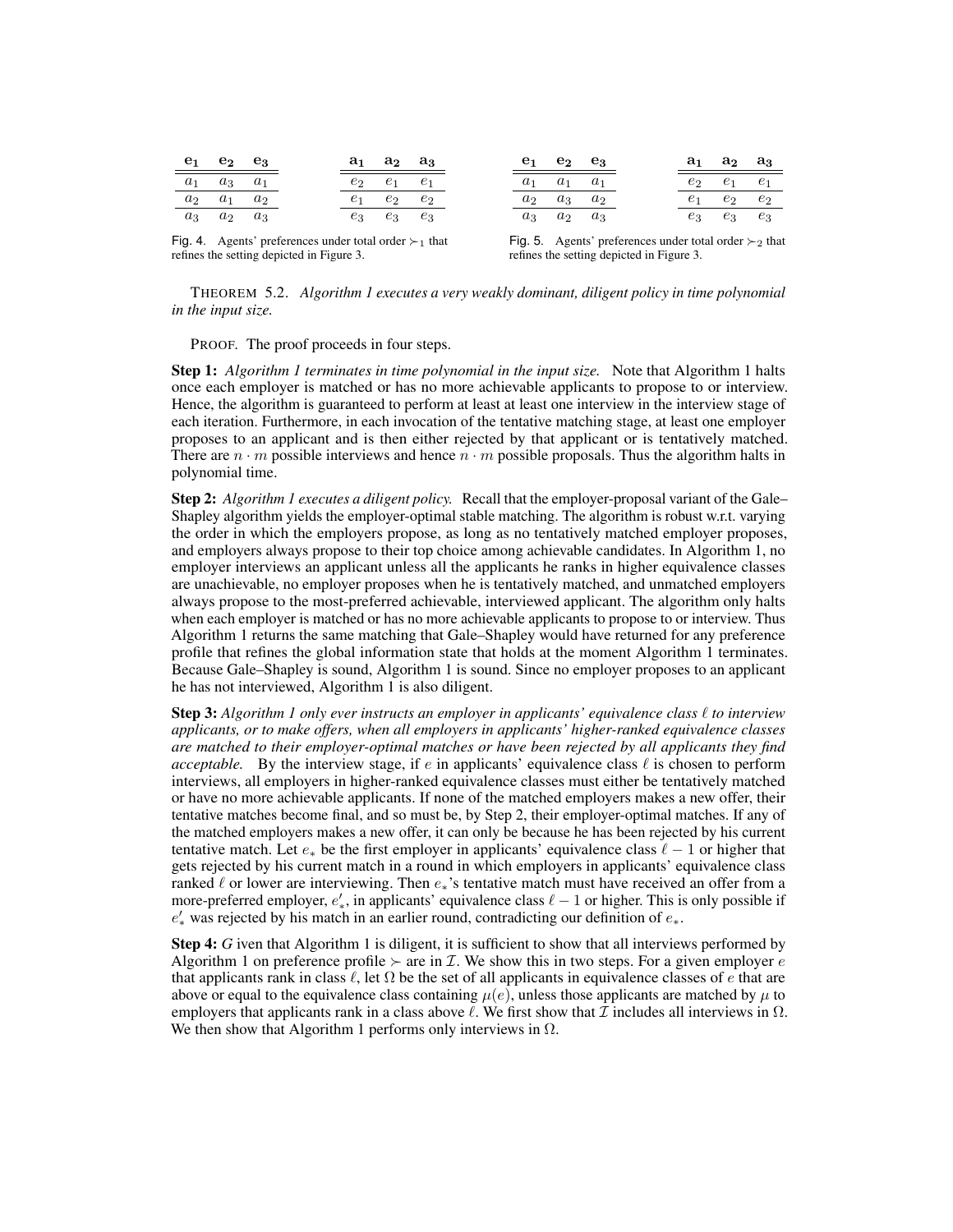- I *includes all interviews in* Ω*.* By our requirement that matched agents must interview each other, any diligent policy must require e to interview  $\mu(e)$ . Furthermore, for each  $a, a \neq \mu(e)$ , who is ranked by e in the same equivalence class as  $\mu(e)$  or higher, and who is not matched to an employer she ranks in a higher equivalence class than  $\ell$ , there exists a preference ordering  $\succ'$  that is the same as  $\succ$  except that e and a promote each other to the highest possible position in their respective rankings. Under  $\succ'$ ,  $(e, a)$  blocks  $\mu$ ; thus  $\mu$  is not employer-optimal under  $\succ'$ . However, unless  $e$ interviews a, preference profile  $\succ'$  refines  $\mathcal I$  and thus  $(\mathcal I, \mu, c_{E,A})$  is not an optimality certificate.
- *Algorithm 1 performs only interviews in*  $\Omega$ . We need to show that *e* does *not* interview applicant *a* if applicants rank  $\mu(a)$  in a class above  $\ell$  (recall that  $\ell$  is the applicants' class containing e), and also if e ranks a in a class below the class containing  $\mu(e)$ . By Step 3, any a who ranks  $\mu(a)$  in an equivalence class ranked higher than  $\ell$  must be matched to him when e is chosen and thus is not achievable to e and so is not interviewed by e. If e ranks a in a class below  $\mu(e)$ , then e also does not interview  $a$  in Algorithm 1 because  $e$  does not interview applicants in an equivalence class unless he is rejected by all applicants in higher ranked equivalence classes. Since  $\mu(e)$  does not reject e, we can conclude that e does not interview a.

Finally, the desired result follows by Theorem 4.2.  $\Box$ 

Recall that to get a polynomial-time result, we not only restricted our partial information setting, but also turned to diligent policies as opposed to sound policies. We have already seen, in Theorem 2.19, that without any restriction on the given partial preference ordering, we can not guarantee the existence of a very weakly dominant, diligent policy. The next theorem shows that even in our restricted setting, we can not guarantee the existence of a sound policy that very weakly dominates every other sound policy.

THEOREM 5.3. *There exist equivalence class orderings in which applicants are endowed with identical equivalence classes, for which no very weakly dominant policy exists.*

PROOF. Consider a setting with 2 employers and 2 applicants where all agents initially rank both candidates in the same equivalence class. Let  $\mathcal{I}_1, \mathcal{I}_2, \mathcal{I}_3$ , and  $\mathcal{I}_4$  be four information states that can be reached after a sequence of three interviews with the properties that:

- under  $\mathcal{I}_1$ ,  $e_1$  and  $a_1$  prefer each other the most,
- under  $\mathcal{I}_2$ ,  $e_2$  and  $a_2$  prefer each other the most,
- under  $\mathcal{I}_3$ ,  $e_2$  and  $a_1$  prefer each other the most, and
- under  $\mathcal{I}_4$ ,  $e_1$  and  $a_2$  prefer each other the most.

The reader can easily verify that these four information states are indeed all reachable after three interviews in the setting described. It is also easy to verify that  $\mu_1 = \{(e_1, a_1), (e_2, a_2)\}$  is the employeroptimal matching for any preference ordering that refines  $\mathcal{I}_1$  and/or  $\mathcal{I}_2$ , and  $\mu_2 = \{(e_1, a_2), (e_2, a_1)\}\$ is the employer-optimal matching for any preference ordering that refines  $\mathcal{I}_3$  and/or  $\mathcal{I}_4$ .

Let  $\succ_i \prec \mathcal{I}_i$ ,  $1 \leq i \leq 4$ , be the four strict preference orderings depicted in Figure 6. The minimum optimality certificate for  $\succ_1$  is  $(\mathcal{I}_1, \mu_1, p_{E,A})$ . To see this, note that to certify  $\mu_1$  as the employer-optimal matching for  $\succ_1$ ,  $e_1$  needs to have interviewed both applicants, to distinguish between  $\succ_1$  and  $\succ' \lhd \mathcal{I}_4$ ,  $e_1 \succ'_{a_1} e_2$  and  $a_1 \succ'_{e_2} a_2$ . In addition,  $e_2$  has to interview  $a_1$  in order to distinguish between  $\succ_1$  and  $\succ'' \stackrel{\sim}{\triangleleft} \mathcal{I}_3$ , where  $\succ$  and  $\succ''$  are the same except that  $a_1$ 's preferences are reversed. Similarly, we can prove that the minimum optimality certificate for  $\succ_2$  is  $(\mathcal{I}_2, \mu_1, p_{E,A})$ , for  $\succ_3$  is  $(\mathcal{I}_3, \mu_2, p_{E,A})$ , and for  $\succ_4$  is  $(\mathcal{I}_4, \mu_2, p_{E,A})$ . Notice that each of these minimum optimality certificates are reached by three interviews. Any policy that performs the interview  $e_1 : a_1$  (respectively  $e_2 : a_2, e_1 : a_2, e_2 : a_1$  is Pareto dominated under  $\succ_2$  (respectively under  $\succ_1, \succ_3, \succ_4$ ). Hence, no very weakly dominant policy exists.  $\square$ 

The reader may wonder whether we can recover our positive result if we restrict the setting such that the employers, as opposed to applicants, are endowed by identical equivalence classes. (Observe that the restriction is not symmetric because in both cases we are concerned with identifying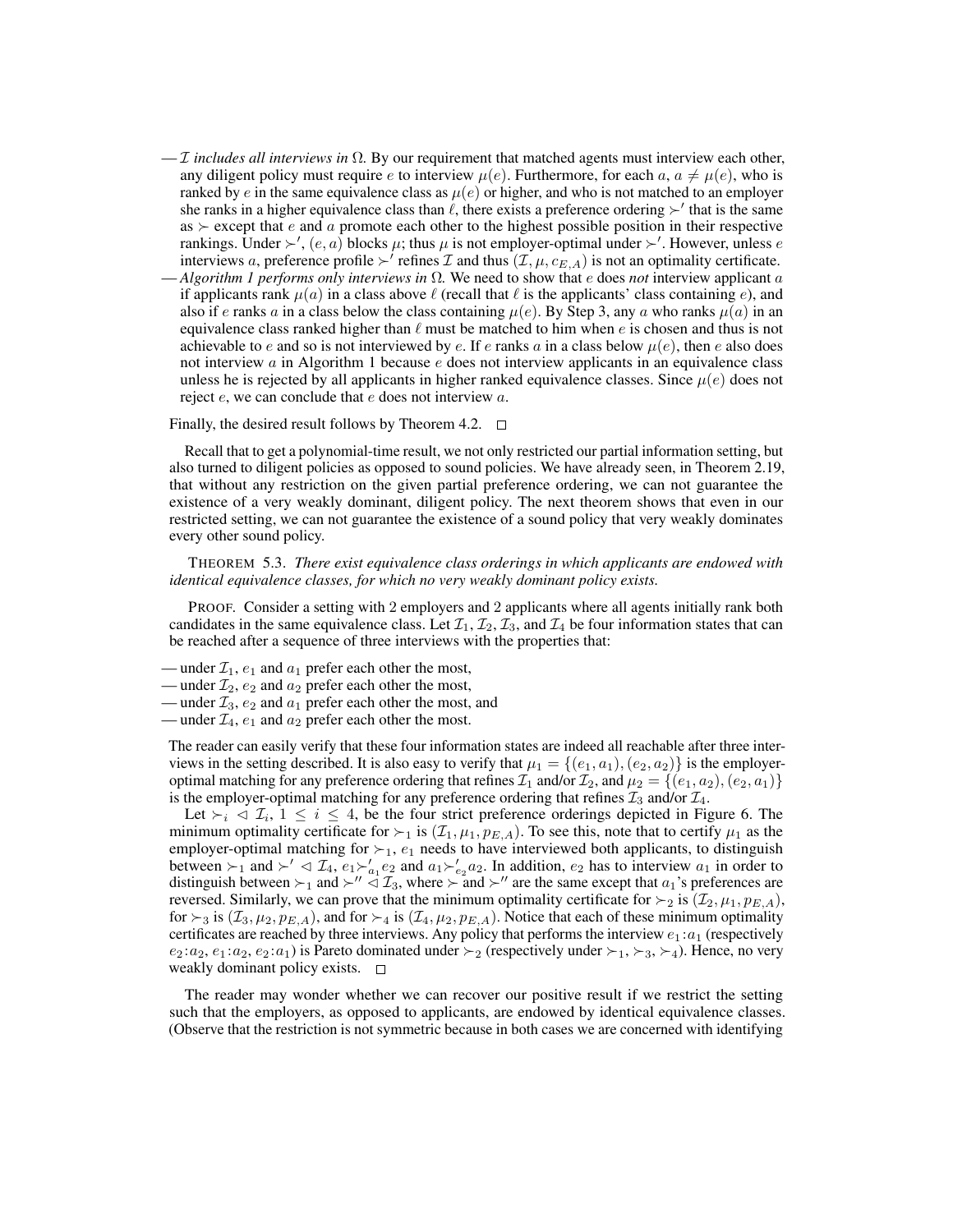|  | $e_1$ $e_2$ $a_1$ $a_2$             |  |  |  | $e_1$ $e_2$ $a_1$ $a_2$             |  |  | $e_1$ $e_2$ $a_1$ $a_2$             |  |  | $e_1$ $e_2$ $a_1$ $a_2$             |       |
|--|-------------------------------------|--|--|--|-------------------------------------|--|--|-------------------------------------|--|--|-------------------------------------|-------|
|  | $a_1 \quad a_1 \quad e_1 \quad e_1$ |  |  |  | $a_2 \quad a_2 \quad e_2 \quad e_2$ |  |  | $a_1 \quad a_1 \quad e_2 \quad e_2$ |  |  | $a_2 \quad a_2 \quad e_1 \quad e_1$ |       |
|  | $a_2 \quad a_2 \quad e_2 \quad e_2$ |  |  |  | $a_1 \quad a_1 \quad e_1 \quad e_1$ |  |  | $a_2 \quad a_2 \quad e_1 \quad e_1$ |  |  | $a_1 \quad a_1 \quad e_2$           | $e_2$ |
|  |                                     |  |  |  |                                     |  |  |                                     |  |  |                                     |       |

Fig. 6. Four of the possible strict preference orderings that refine a setting with 2 employers and 2 applicants with empty initial information.



Applicants' partial preference orderings

Employers' partial preference orderings

Fig. 7. A setting with 4 employers and 2 applicants. Employers have full knowledge of their preferences as shown in the table on right. Applicants' partial preference ordering is as depicted on the left: they both prefer  $e_1$  to  $e_3$  and  $e_4$ .

*employer-optimal* matchings.) It turns out that we can not; instead, this new restricted setting leads us back to the nonexistence result of Theorem 2.19.

THEOREM 5.4. *There exist equivalence class orderings in which employers are endowed with identical equivalence classes, for which no very weakly dominant, diligent policy exists.*

The proof follows immediately from the proof of Theorem 2.19. Lastly, we show that our restriction to equivalence class orderings was also important for getting us around the nonexistence of very weakly dominant, diligent policies.

THEOREM 5.5. *There exist inputs for which no very weakly dominant, diligent policy exists, even when applicants are endowed with identical, strict partial preference orderings.*

PROOF SKETCH. Consider a setting with 4 employers and 2 applicants where the agents' partial preference orderings are as depicted in Figure 7. That is, the employers initially have full knowledge of their preferences and the applicants' identical partial preference orderings reveal that they both prefer  $e_1$  to  $e_3$  and  $e_4$ . Let the agents' preferences under total orders  $\succ$  and  $\succ'$  be as depicted in Figure 8 and Figure 9. Note that  $\succ$  and  $\succ'$  are the same except that  $a_2$ 's top two choices are interchanged.

Matching  $\mu$ ,  $\mu(e_1) = a_1$  and  $\mu(e_2) = a_2$ , is the employer-optimal matching under both  $\succ$ and  $\succ'$ . The minimum diligent optimality certificate for  $\succ$ ,  $(\mathcal{I}, \mu)$ , consists of the interviews  $Z =$  $\{e_1 : a_1, e_2 : a_2, e_1 : a_2\}$ , whereas the minimum diligent optimality certificate for  $\succ'$ ,  $(\mathcal{I}', \mu)$ , consists of the interviews  $Z' = \{e_1 : a_1, e_2 : a_2, e_3 : a_2, e_4 : a_2\}$ . Note that Z and Z' only share the two interviews  $e_1 : a_1$  and  $e_2 : a_2$ , and that both  $\succ$  and  $\succ'$  refine the information state resulting from these two interviews. (In fact, the interviews  $e_1 : a_1$  and  $e_2 : a_2$  belong to the minimum diligent optimality certificate of all strict total orders that refine the setting in Figure 7, even if the pairs are not matched.) Thus, a policy that computes a minimum diligent optimality certificate for  $\succ$  cannot compute one for  $\succ'$  (and vice versa): a policy that performs  $e_1 : a_2$  is Pareto dominated under  $\succ'$ , and a policy that performs  $e_3 : a_2$  and/or  $e_4 : a_2$  is Pareto dominated under  $\succ$ . Therefore, no very weakly dominant, diligent policy exists for the given setting.  $\square$ 

### **6. CONCLUSIONS**

We have introduced a model of two-sided matching markets in which agents begin with partially ordered preference information, and can refine these preferences through interviews. We defined three optimization criteria to capture the idea of minimizing the number of interviews required to find a stable matching that is optimal for a given side of the market. We showed that among these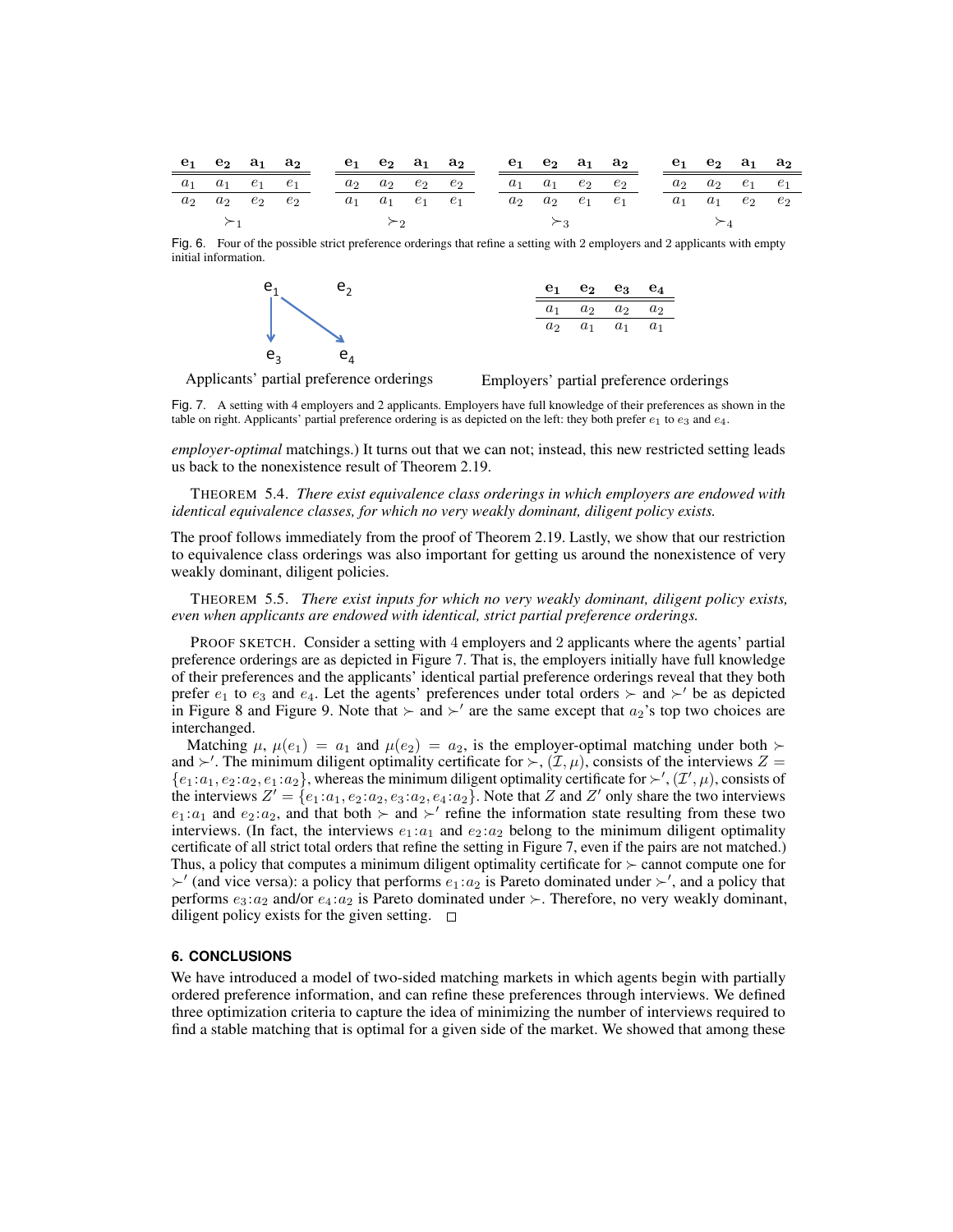|                  |                           |                 |  |       | $a_1 \quad a_2$ |       |                                     |                           |  | $a_1$ | a <sub>2</sub> |
|------------------|---------------------------|-----------------|--|-------|-----------------|-------|-------------------------------------|---------------------------|--|-------|----------------|
| $\mathbf{e_{1}}$ | $e_2$ $e_3$ $e_4$         |                 |  | $e_1$ | $e_2$           | $e_1$ |                                     | $e_2$ $e_3$ $e_4$         |  | $e_1$ | e <sub>1</sub> |
| $a_1$            | $a_2$                     | $a_2 \quad a_2$ |  | $e_2$ | $e_1$           | $a_1$ |                                     | $a_2 \quad a_2 \quad a_2$ |  | $e_2$ | $e_2$          |
| $a_2$            | $a_1 \quad a_1 \quad a_1$ |                 |  | $e_3$ | $e_3$           |       | $a_2 \quad a_1 \quad a_1 \quad a_1$ |                           |  | $e_3$ | $e_3$          |
|                  |                           |                 |  | $e_4$ | $e_4$           |       |                                     |                           |  | $e_4$ | $e_4$          |

Fig. 8. Agents' preferences under total order  $\succ$ .

Fig. 9. Agents' preferences under total order  $\succ'$ .

criteria, very weakly dominant policies do not always exist, and that in general settings it is NP-hard to find such a policy if it does exist. In contrast, optimal-in-expectation and Pareto-optimal policies do always exist; they can be found in exponential time via an MDP encoding. We can do better in the setting where one side of the market is endowed with identical equivalence class orderings; here, we can leverage the notion of minimum optimality certificates to execute a very weakly dominant, diligent policy in polynomial time.

Our paper raises many questions. A particularly important open problem is the hardness of finding optimal-in-expectation policies (or Pareto optimal policies) in general settings. One could also consider approximating these objectives. It would be interesting to identify settings under which we can bound the number of interviews our proposed algorithm performs (e.g., w.r.t. the number of equivalence classes and the number of agents in each equivalence class). In this vein, it would be particularly useful to understand when we only need a linear number of interviews, as this mimics the setting in the NRMP where applicants can only list a constant number of hospitals. Another interesting direction is to forgo the employer-optimality of the matching, and look for approximately employer-optimal matchings, in exchange for fewer interviews. Conversely, it is also interesting to investigate whether one can guarantee the employer-optimal matching by performing at most boundedly more than the minimum number of interviews required by an optimal policy. It is also important to investigate how and when our results could be extended to the many-to-one matching markets. This would of course depend on the employers' preferences over groups of applicants, as well as the differences in the number of applicants each employer intends to hire. For example, if employers have different number of spots available, it may be beneficial to have employers with larger numbers of spots interview first. Finally, it would be worthwhile to investigate the computational impact of committing to decentralized policies.

# **ACKNOWLEDGMENTS**

We thank Scott Kominers for helpful conversations during the research that led to this paper, and anonymous reviewers for offering valuable feedback.

#### **REFERENCES**

- ABDULKADIROGLU, A. AND SMEZ, T. 2003. School choice: A mechanism design approach. Discussion papers, Columbia University, Department of Economics.
- ASHLAGI, I., BRAVERMAN, M., AND HASSIDIM, A. 2011. Matching with couples revisited. In *ACM-EC*. 335–336.
- ASHLAGI, I., MONDERER, D., AND TENNENHOLTZ, M. 2006. Resource selection games with unknown number of players. In *AAMAS*. 819–825.
- BANSAL, N., GUPTA, A., LI, J., MESTRE, J., NAGARAJAN, V., AND RUDRA, A. 2010. When lp is the cure for your matching woes: Improved bounds for stochastic matchings. *Algorithms–ESA 2010*, 218–229.
- DUBINS, L. AND FREEMAN, D. 1981. Machiavelli and the Gale–Shapley algorithm. *American Mathematical Monthly 88,* 7, 485–494.
- ECHENIQUE, F., LEE, S., SHUM, M., AND YENMEZ, M. B. 2013. The revealed preference theory of stable and extremal stable matchings. *Econometrica 81,* 1, 153–171.